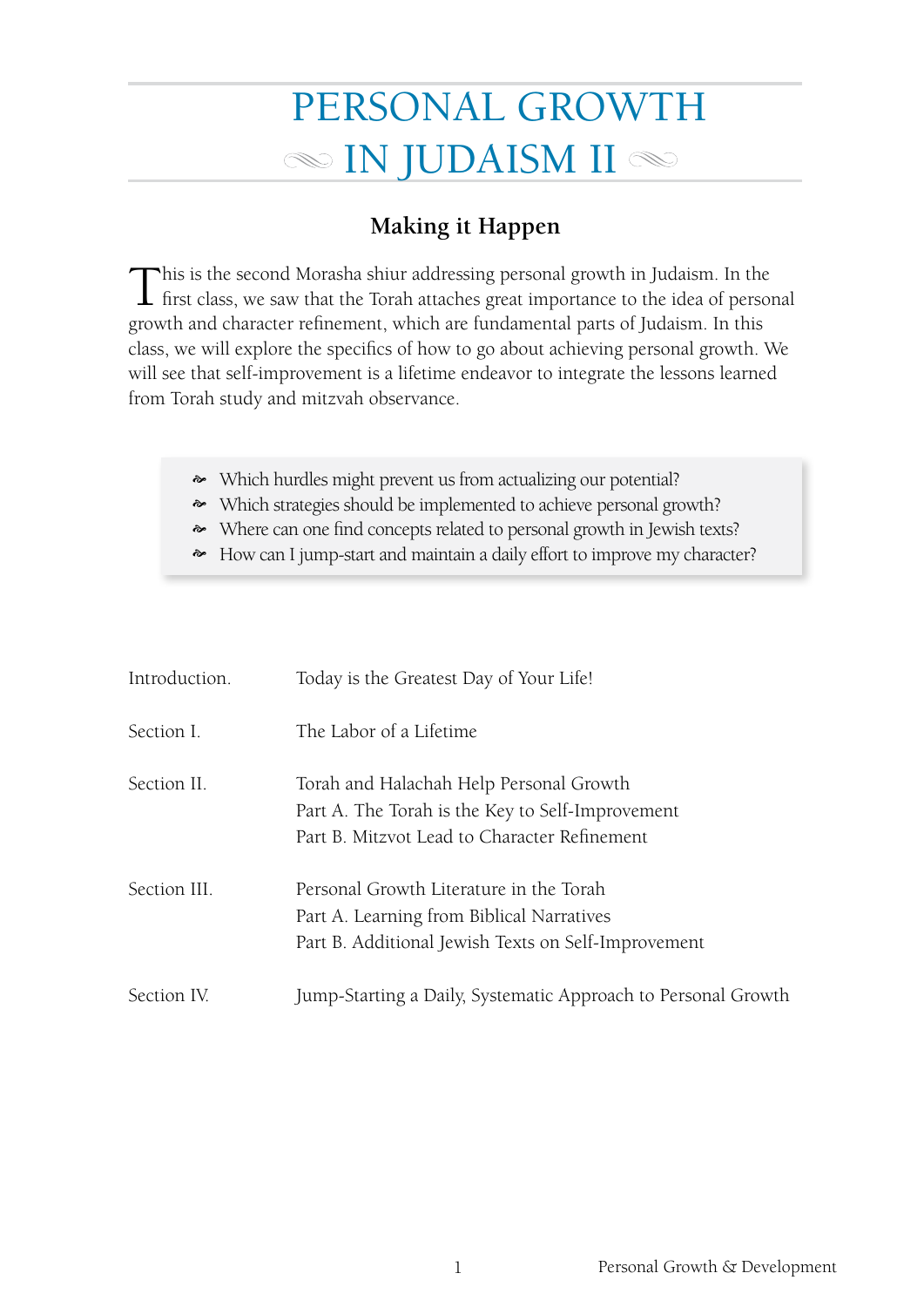# **Introduction.** Today is the Greatest Day of Your LIFE!

The first Morasha shiur on personal growth established how critical personal development is to actualize our purpose in life. This class offers a framework and strategy for growth. How should we view the opportunity of each day to build toward this goal?

*Today is the greatest day of your life, because today is the only day that exists. All your earlier days are part of your mind's memory bank. All the future days haven't occurred yet. So today just has to be the greatest day of your life. The way you experience the day will be different if you decide to view it as the greatest day of your life, right now. Today is the only day that you get to choose what you will think, say, and do today.* 

*So think about it: What are some meaningful things you could think, say, and do – according to your reality – today, on this special day of your life?* 

*Consider some small actions, taking a real step forward, that you could possibly do. Even if you don't actually do them today, thinking about doing them elevates you – today. We never get to choose the exact nature of each day. God will send us unique challenges every single day. So the exact challenges that you experience today will be experienced only one time. Today is the only day of your life that you will be able to excel in utilizing today …*

*People who strive for spiritual awareness will be able to keep growing and developing each day. (Based on Rabbi Zelig Pliskin, Life is Now, ArtScroll Publications, pp. 33-34 and Rabbi Reuvan Leuchter, Morasha.)*

OK, let's get to work …

# **SECTION I. THE LABOR OF A LIFETIME**

We have learned about the importance of personal growth and the goals for which we must strive. But how are these goals achieved? The process is not a simple one. Mending one's character flaws and negative dispositions is no easy task. The difficulty of making a true change in a person's inner nature is well-known. Mark Twain wrote in this spirit that "old habits can't be thrown out the upstairs window. They have to be coaxed down the stairs one step at a time." Although our goal is perfection, the Jewish approach is also to take one step at a time, continuing on a path of growth throughout one's life.

## **1. Rabbi Yechezkel Levenstein, Ohr Yechezkel (Darchei Avodah), p. 182 – It is easier to know the Talmud by heart than to uproot a single character trait.**

It is extremely difficult to uproot the force of negative character traits; as Rabbi Yisroel of Salant famously stated – it is easier to know the entire Talmud by heart than it is to uproot a single negative trait from its root. This is particularly so because we do not possess only one trait, but many, and each of them is deep and profound [and they are all connected to each other – observation from Rabbi Reuven Leuchter]. Certainly then, the labor is great, without any measure.

קשה מאד עקירת כח המדות, ומפורסמים דבריו של הגרי"ס ז"ל כי קל יותר לידע ש"ס בעל פה מאשר עקירת מדה אחת משרשה, ובפרט כי לא רק כח מדה אחת בנו אלא מדות רבות ועמוקות ]והם כולם קשורים זה בזה – הערת הרב ראובן לויכטר[, וודאי שהמלאכה מרובה לאין שיעור.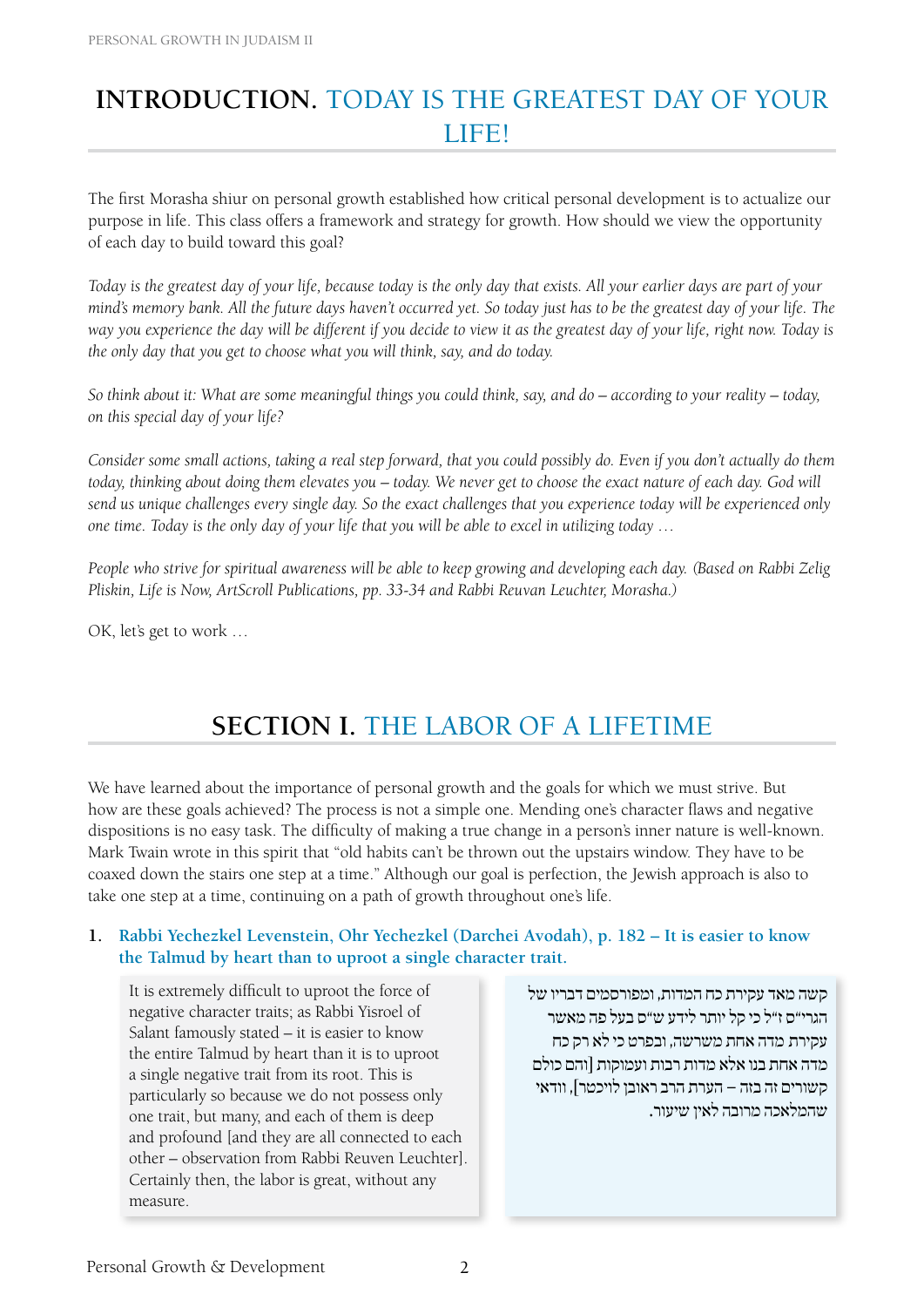Despite the difficulty involved in personal growth, the Torah teaches us that it is imperative for every person to constantly strive to grow.

### **2. Vilna Gaon, Proverbs 15:24 – The imperative for constant growth.**

A person a called "one who is moving," because he must always progress from one level to another. If he does not ascend, he will inevitably fall, Heaven forbid, for it is impossible for a person to maintain the same level of personal standing.

האדם נקרא הולך שצריך לילך תמיד מדרגא לדרגא ואם לא יעלה למעלה ירד מטה מטה ח"ו כי בלתי אפשר שיעמוד בדרגא חדא.

Despite the tremendous importance of devoting one's entire life to personal growth, no person should feel discouraged if he has failed to achieve any self-improvement until today. It is never too late to begin working on one's self – or to continue striving to improve, even if one has failed in past attempts.

### **3. Rabbi Yisroel Salanter, Introduction to T'nuat HaMussar, p. 316 – It is never too late.**

Rabbi Yisroel Salanter once went to a shoemaker to have his shoes repaired. The hour was late and darkness had already descended. Noticing that the candle was burning out, the rabbi realized that the shoemaker might have trouble repairing the shoes in the dim light, and suggested that perhaps the work could wait till the next day. "Don't worry,' replied the shoemaker, "I can work very well by candlelight. As long as the candle burns, it is still possible to fix the shoes."

Rabbi Yisroel immediately recognized the deep significance of the shoemaker's words, and repeated them over and over. As long as the candle burned, he could repair what was broken. Likewise, as long as the spark of life still flickers in a person, that person can still repair his ways. One should never despair.

מסופר על רבי ישראל מסלנט שהיה צריך לתקן את סנדלו. היתה זו שעת ערב מאוחרת ורבי ישראל תהה האם יוכל הסנדלר לעבוד בתנאי חושך, והציע לו שימשיך את מלאכתו למחר. "אל דאגה, רבי," ענה הסנדלר. "אפשר לעבוד לאור הנר, וכל זמן שהנר דולק, אפשר עוד לתקן."

רבי ישראל התרשם מאד מדבריו של האיש, וחזר עליהם שוב ושוב: "כל זמן שהנר דולק, אפשר עוד לתקן - כל זמן שהנשמה בקרבך, אתה יכול להתעלות ולתקן. אין מקום להתייאש."

Once we understand that self-improvement is a lifelong task, we must realize that we should not think of it in grandiose terms. The proper way to improve oneself is to make slow but steady progress, constantly taking small steps and improving himself even in the most minute way.

### **4. Rabbi Shlomo Wolbe, Alei Shur, Vol. II, p. 189 – Working with "small deeds."**

It is normal for a person who wishes to rectify the world to think of a grand method that encompasses great breadth, or of a global organization for peace or justice. Someone who wishes to mend himself also thinks of great and impressive actions of kindness or holiness. What completion can arise from small deeds, which barely require effort to accomplish?

כרגיל, אדם הרוצה לתקן את העולם חושב על שיטה החובקת זרועות עולם, או על אירגון עולמי לשלום או לצדק. הרוצה לתקן את עצמו חושב גם כן על מעשים גדולים וכבירים של חסדים או קדושה. אבל מעשים זעירים שאינם מכבידים כלל על האדם – איזו שלימות יכולה לצמוח מהם?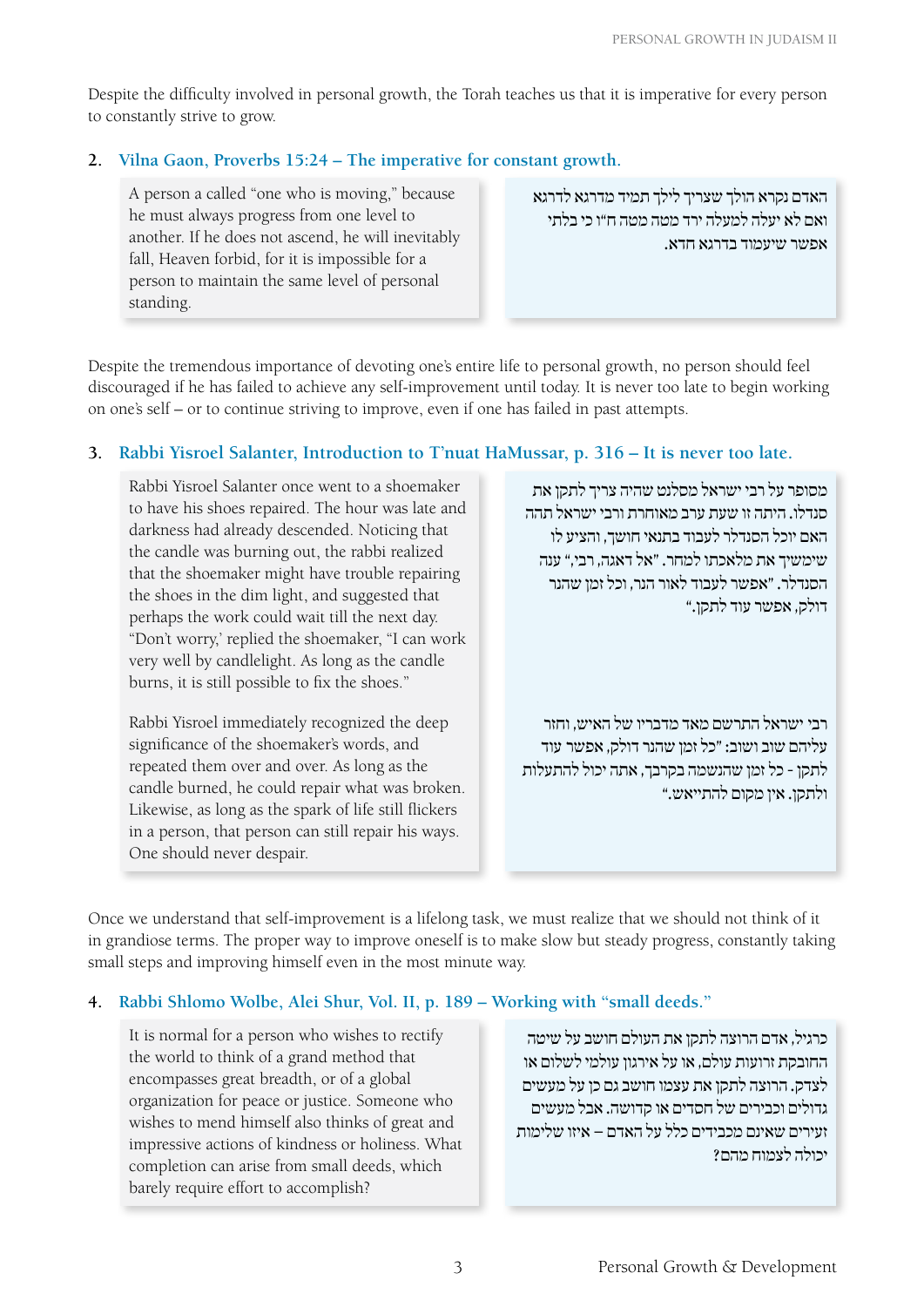Yet, the truth is that a person is built specifically from small deeds. The practice of medicine serves to illustrate the point: The quantity of the active ingredient in a given medicine is tiny, perhaps one milligram. If the medicine would contain a larger amount of this ingredient, it would cause someone damage rather than heal him. He might even die. …

This is the first principle of working on oneself: by no means should the method of labor be burdensome.

אולם, האמת כך היא: דווקא ממעשים קטנים נבנה האדם. ונקח לנו ראיה מחכמת הרפואה: הכמות של חומר מרפא בתרופה אחת היא זעירה עד מאד, אולי מיליגרם. אם התרופה היתה מכילה כמות יותר גדולה, היא היתה מזיקה לאדם במקום לרפאותו, ואולי היתה אפילו ממיתה אותו ...

זהו היסוד הראשון בעבודה המוסרית: אין לעסוק בשום אופן במעשים המכבידים עלינו.

Naturally, working on self-improvement cannot be expected to be easy. Self-improvement is difficult work and can often be strenuous. But it is also not meant to be overwhelming or even burdensome. The path to personal growth consists of baby steps. If you find that your own path toward personal growth seems like an impassable mountain, then you might just be setting your ambitions too high for the initial steps.

**5. Based on Rabbi Zelig Pliskin, Gateway to Happiness, p. 378 and Rabbi Reuvan Leuchter, Morasha – If you feel that you are not making sufficient progress, do not become discouraged. Even tiny improvements are worthwhile.**

When working on improving yourself, it is easy to become discouraged because you do not see sufficient progress. Keep trying and do not give up. Every small amount of improvement is a success (Rabbi Reuvan Dessler; T'nuat HaMussar, Vol.V, p.174).

Learn to appreciate even the most minute improvement. If you become angry one time less than before or with less intensity, that itself is improvement. If you speak a little more kindly to others, that is improvement. If your prayers are ever so slightly improved, that is improvement. The more pleasure you feel with each drop of improvement, the more likely you will keep trying to improve. Nor should you become discouraged by failure, for every time you fail, you will have learned something about yourself that can help you grow in the future.

The basis of this life long process of self-improvement is self-knowledge. Each person is different, and each has different areas of character to refine. That obviously means that each person's path to personal growth is different. In order to embark on that path, a person must first understand in which areas he needs to improve.

## **6. Rabbi Shlomo Wolbe, Alei Shur I, p. 141 – The beginning of personal growth is in profound self-knowledge.**

Self-knowledge is the prerequisite for any selfimprovement. One who does not know himself – for him the gates of self-improvement are shut tight. He will live his spiritual life in peace, he will fail as many fail, and will perform good deeds like every man of Israel – and God does not deny the reward of each individual. But a person of self-growth and truth he will not be.

בתחילת כל עבודה עצמית עומדת ההכרה העצמית. מי שלא זכה לה מעודו – שער העבודה הפרטית סגור בפניו. הוא יחיה בשלוה את חייו הרוחניים, ייכשל כאשר רבים נכשלים, יעשה מעשים טובים ככל אדם מישראל – ואין הקב"ה מקפח שכר כל בריה. בן-עליה ואיש אמת לא יהיה.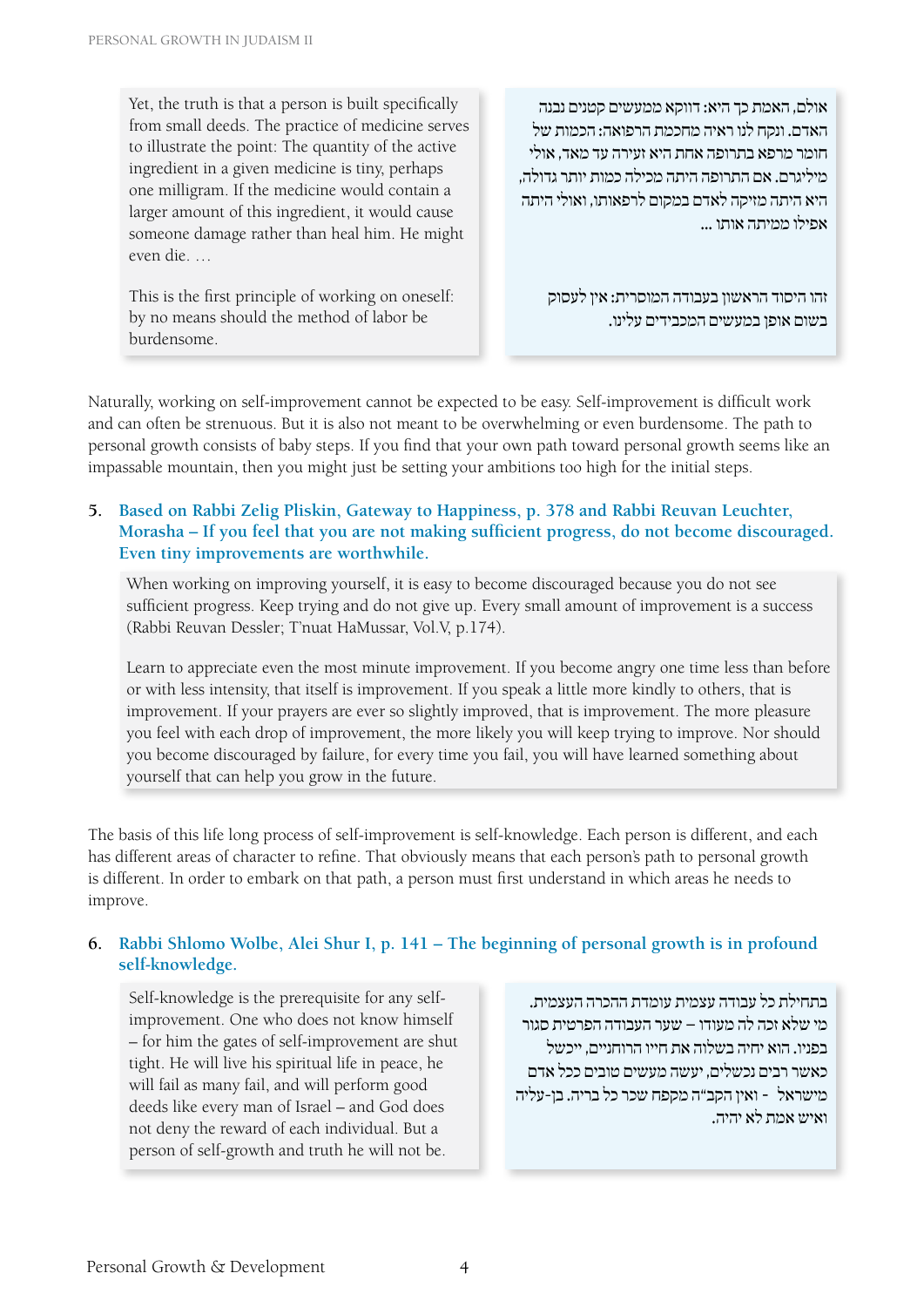Someone who reaches self-knowledge is forced by it to embark on a trail of fruitful labor and profound change, in behavior and in disposition. מי שזכה להכרת-עצמו, מוכרח על-ידה לבא לידי עבודה פוריה ולידי שינויים מעמיקים, בהנהגה ובמדות.

# **7. Rambam (Maimonides), Hilchot De'ot (The Laws of Conduct) 1:1 – Each person is different.**

There are many different types of conduct that a person can have, each person being different, and even far removed, from the other. One person might be quick to anger, while another is calm and never becomes angry, or perhaps only once every several years. One person might be exceedingly haughty, and another extremely humble. One person might be lustful, chasing perpetually after the fulfillment of his cravings, while another is of pure heart, and does not desire even the few things that the body requires. One man might covet wealth, remaining dissatisfied even with all the riches in the world … another might spend and lose his money willingly and consciously. This is also the case with all other forms of conduct.

דעות הרבה יש לכל אחד ואחד מבני אדם וזו משונה מזו ורחוקה ממנו ביותר יש אדם שהוא בעל חמה כועס תמיד ויש אדם שדעתו מיושבת עליו ואינו כועס כלל ואם יכעס יכעס כעס מעט בכמה שנים ויש אדם שהוא גבה לב ביותר ויש שהוא שפל רוח ביותר ויש שהוא בעל תאוה לא תשבע נפשו מהלוך בתאוה ויש שהוא בעל לב טהור מאד ולא יתאוה אפילו לדברים מעטים שהגוף צריך להן ויש בעל נפש רחבה שלא תשבע נפשו מכל ממון העולם ... ויש שהוא מאבד כל ממונו בידו לדעתו ועל דרכים אלו שאר כל הדעות.

# **8. Rabbi Shlomo Wolbe, Alei Shur II, p. 178 – The need for intellectual discernment.**

Someone who wishes to develop his character traits must utilize the skills of intellectual astuteness. If in study of the Torah, such as the order of Nashim and Nezikin, a person must be intellectually capable in order to understand his learning, all the more so concerning conduct and character traits. In this matter there is no room for mistakes, and it demands a high level of discernment.

הרוצה לגשת לעבודת מוסרית מוכרח להיות למדן. אם בסדר נשים ונזיקין צריך להיות למדן כדי להבין צורתא דשמעתתא על בורה, בהלכות דעות ומידות עאכו"כ. כי אין לך מקום לטעויות ואין לך הכרח לדקות ההבנה כמו במידות.

### **Key Themes of Section I:**

- H **Self-improvement is an extraordinarily challenging task. Changing even a single character trait is considered more difficult than absorbing the entirety of the Talmud.**
- H **We are not expected to achieve the ideal of character refinement overnight. Rather, it is a lifetime pursuit. A person is expected to be constantly engaged in growth and character improvement. However, even a person who has not yet engaged in personal growth – or who has attempted to do so but has met with failure – should realize that it is never too late to begin.**
- $\approx$  Self-improvement is not achieved through grand, sweeping changes and major transformations of **one's personality. The key to self-improvement lies in taking small but steady steps.**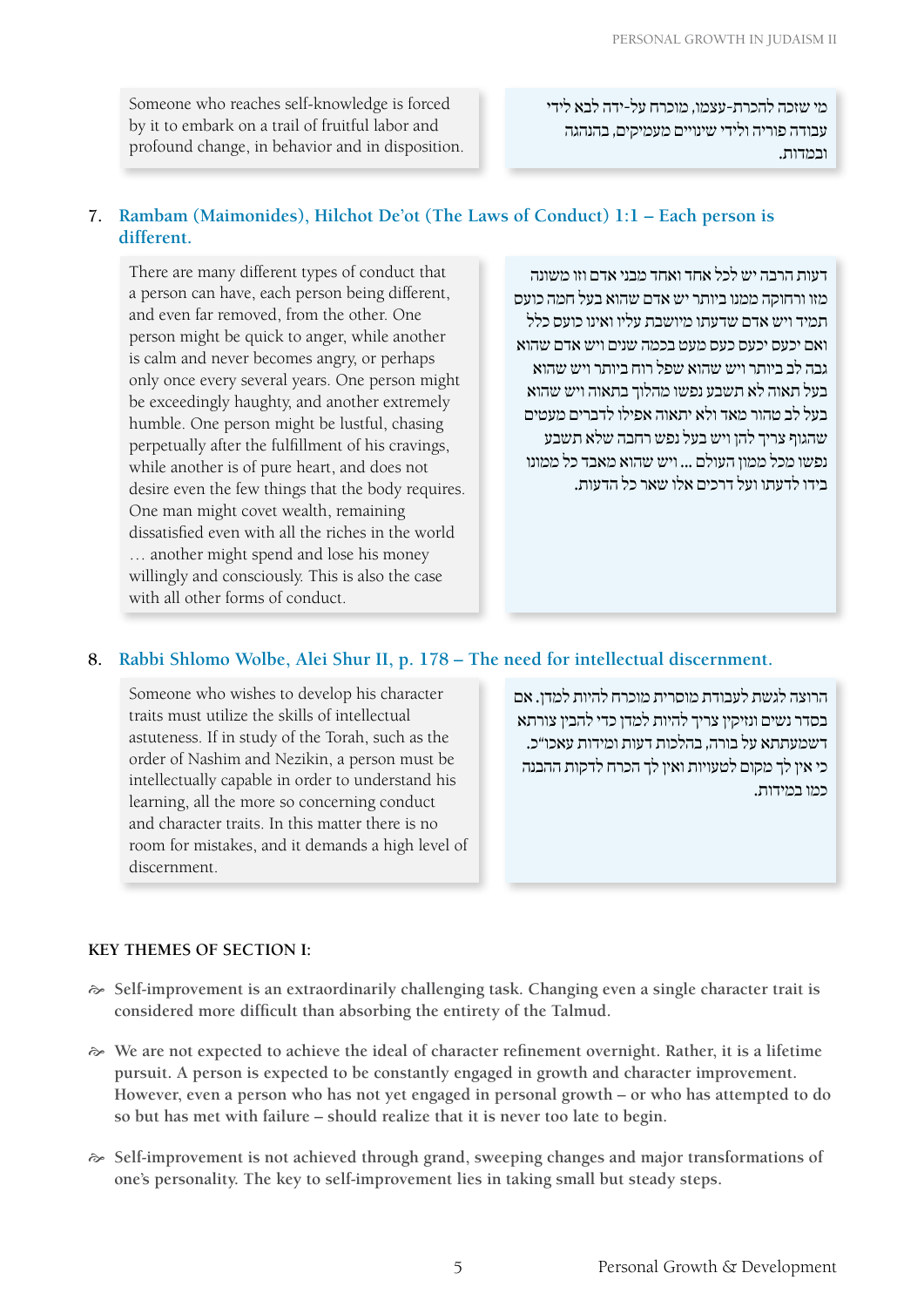H **In order to properly engage in self-improvement, a person must know himself. Since every individual has a different personality and nature, the areas in which a person must strive for selfimprovement are different for each individual. Consequently, a person must develop his own selfknowledge in order to understand what is his own personal path toward refining his character.**

# **Section II.** Torah and Halachah Help Personal **GROWTH**

We have seen that Judaism considers character refinement a step toward a truer understanding and fulfillment of the Torah, as well as it being the mitzvah of "to walk in all of His ways." The reverse is also true: Not only does refining one's character improve one's connection to the Torah, the study of Torah and the fulfillment of its commands help improve one's character.

### **Part A. The Torah is the Key to Self-Improvement**

The source of our poor character traits – known as the *yetzer hara* or the evil inclination – is a force that is not all bad. The Midrash states, "If the evil inclination did not exist, then a man would not build a house, he would not marry a woman or produce progeny, nor would he conduct business" (Bereishit/Genesis Rabbah 9:7). The yetzer hara is a vital force that keeps the world running properly, and its drives must be channeled into productive endeavor. How do we do that? Through the study and fulfillment of the Torah.

### **1. Rabbi Abraham J. Twerski, Twerski on Spirituality, Shaar Press, pp. 20-21 – The ethical significance of religious observance.**

The Midrash states that when Moses ascended to heaven to receive the Torah, that [the angels said that] they [the Jewish people] were certain to transgress it, and that therefore it should be given to them, i.e., to the Divine angels. God then said to Moses, "Rebut their argument." Moses said to the angels, "The Torah says, 'You shall not covet your neighbor's belongings.' Are you capable of desiring something that belongs to another angel?" By enumerating the Torah prohibitions, Moses demonstrated that the Torah can only be given to "mere mortals," because its laws do not apply to and cannot be relevant to angels. This Midrash tells us that we were given the Torah with its many prohibitions precisely because we have the desires for the things and acts that are forbidden.

In observance of Torah, we restrain ourselves from its prohibitions, very often by suppressing the unacceptable drives. However, there is also the possibility of channeling these drives toward desirable goals, and rather than simply suppressing them, using their energy for positive accomplishments.

To learn how to channel unacceptable drives toward desirable goals, see Rabbi Yisroel Salanter, Ohr Yisroel, Letter 30.

## **2. Talmud Bavli (Babylonian Talmud), Kiddushin 30b – Torah is the antidote for the evil inclination.**

God said to Israel, "My children, I created the evil inclination, and I created the Torah as its antidote. If you occupy yourselves with the Torah, you will be saved from its hands, as it

הקדוש ברוך הוא אמר להם לישראל בני בראתי יצר הרע ובראתי לו תורה תבלין ואם אתם עוסקים בתורה אין אתם נמסרים בידו שנאמר הלא אם תטיב שאת ואם אין אתם עוסקין בתורה אתם נמסרים בידו שנא'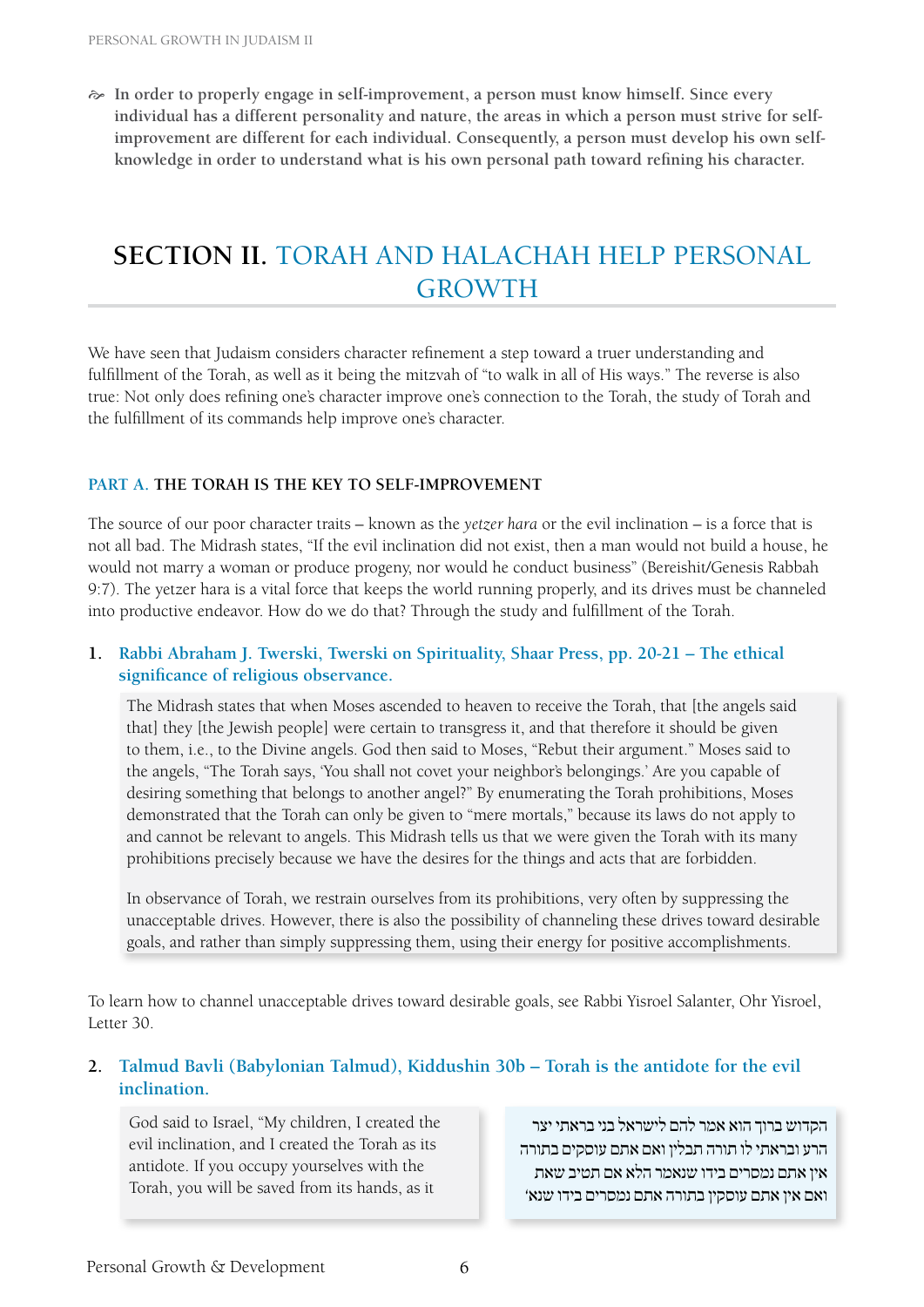is written, "If you will better yourself, you will be forgiven" (Bereishit 4:7). But if you do not occupy yourselves with it, you are given into its hands, as it is written, "Transgression lies in wait at the door."

לפתח חטאת רובץ.

It is important to realize that when the Talmud calls the Torah "the antidote" to the evil inclination, this means that all forms of self-improvement are rooted in the Torah. It is illogical to seek other methods of combating the evil inclination; after all, God Himself has revealed to us how to defeat it!

### **3. Pirkei Avot (Ethics of the Fathers) 2:6 – Virtue comes with the Torah.**

An ignoramus [in Torah knowledge and practice] cannot be pious.

לא עם הארץ חסיד.

### **4. Rabbi Moshe Chaim Luzzatto (Ramchal), Mesillat Yesharim (The Path of the Just), Ch. 11 – God gave us the Torah in order that we should occupy ourselves with it to achieve perfection.**

…[God] gave us His holy Torah, and instructed us to occupy ourselves with it in order that we should achieve perfection.

...ה' (ש)נתן לנו את תורתו הקדושה וצונו לעסוק בה... להשיג על ידה שלימותנו:

Perhaps there are other avenues outside of Judaism that lead to perfection?

# **5. Ibid., Ch. 5 (translation by Rabbi Shraga Silverstein, Feldheim Publications) – Only the Torah will enable us achieve this goal.**

It is self-evident that if the Creator has fashioned for this affliction (the yetzer hara) only this remedy (Torah), it is impossible under any circumstances that a person be cured of it through any other means. One who thinks to save himself without it is mistaken, and will recognize his mistake only in the end, when he dies amidst transgression. For the evil inclination exerts great force against a person, and without his being aware of it, grows and waxes stronger, and comes to dominate him. A man may resort to all the devices imaginable – if he does not adopt the remedy which was created for him, namely the Torah, as I have written, he will neither recognize nor feel the intensification of his illness until he dies in transgression and his soul is lost.

והנה פשוט הוא, שאם הבורא לא ברא למכה זו )יצר הרע) אלא רפואה זו (תורה). אי אפשר בשום פנים שירפא האדם מזאת המכה בלתי זאת הרפואה, ומי שיחשבו להנצל זולתה, אינו אלא טועה, ויראה טעותו לבסוף כשימות בחטאו. כי הנה היצר הרע באמת חזק הוא באדם מאד, ומבלי ידיעתו של האדם הולך הוא ומתגבר בו ושולט עליו. ואם יעשה כל התחבולות שבעולם ולא יקח הרפואה שנבראה לו שהיא התורה, כמו שכתבתי, לא ידע ולא ירגיש בתגבורת חליו אלא כשימות בחטאו ותאבד נשמתו.

This impact of the Torah is a mysterious phenomenon. How, exactly, does this work? How does Torah study impact on a person's traits and cause him to develop a more refined character?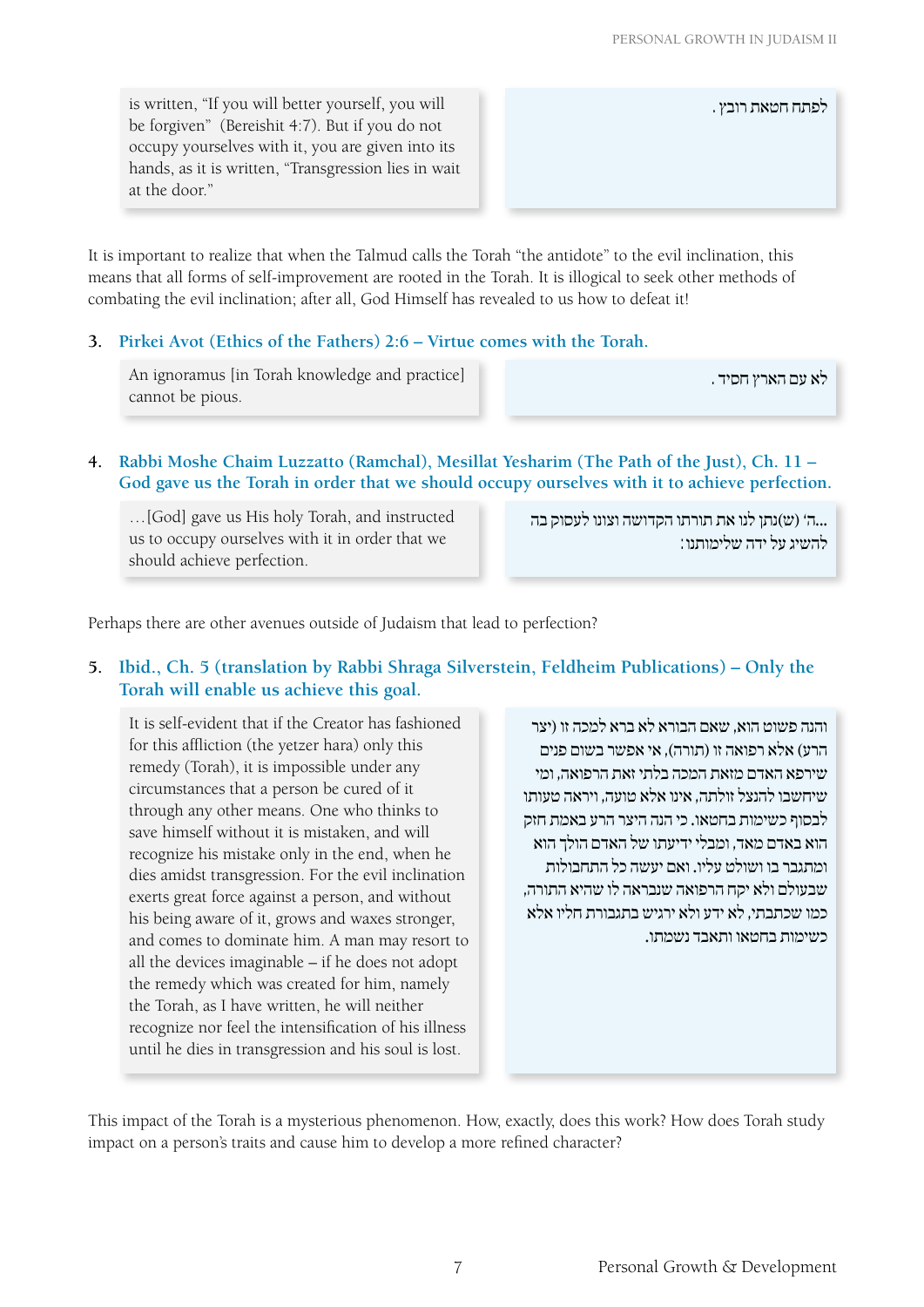### **6. Chazon Ish, Emunah V'Bitachon (Faith and Trust), Ch. 4 – The Torah serves to perfect our character traits in two distinct ways: 1) following** *halachah* **(Jewish law) teaches discipline, and 2) the study of the Torah connects our souls to a higher spiritual realm and thereby refines us.**

The practice of being particular in the performance of halachic details, which goes against a person's natural leanings, creates a habit of placing the staff of rule in the hand of wisdom, and the reins in the hand of the mind. It empowers the heart to be continuously subdued to the inner sense of a higher conscious, and conditions him to be a man of spirit, utterly distant from all vulgarity …

If the Torah corrects character traits by virtue of its toil and by the acquisition of its wisdom, as the laws of the spirit dictate, there is a further aspect of the Torah, a light beyond human cognition whose revelation in the Torah cleanses a person's soul, and sensitizes him to taste the subtleties of wisdom and the pleasantness of light. He therefore loves humility by nature, and, conversely, hates haughtiness; he loves kindness and hates cruelty; loves patience and hates anger. For the entire being and desire of a wise person is to correct his character traits, and he is greatly distressed by his bad inclinations. A wise person feels no greater pain than when he stumbles in a base character trait, and feels no greater joy than the joy of correcting his character traits.

ההרגל בדקדוק הדין נגד מדותיו הטבעיות ונגד נטיותיו בתולדתו, מרגילין אותו לשום את שבט מושלים בכף התבונה ואת הרסן ביד השכל, ומגבירים בלבו ההכרה התמידית להכנע להרגש הפנימי ולמצפון האציל, ומכשרתו להיות איש הרוח, ומרחיקתו מן הגסות תכלית הריחוק ...

ואם התורה מתקנת המדות בעמלה ובקנין החכמה כמשפט חקוק בחק הנפש, עוד יש בתורה סגולת אור אשר לא יושג בשכל אנושי, ואשר אור הסגולה הזה מאיר ומזכך את נפש בעליו לראות אור נוגה ונועם טוב טעם ודעת, ואוהב את הענוה בטבעו, ושונא את הגבהות בטבעו, אוהב את החסד בטבעו, ושונא את האכזריות בטבעו, אוהב את הסבלנות ושונא את הכעס, כי כל ישעו וחפצו של החכם לתקן מדותיו ומצטער על נטיותיו הרעות תכלית הצער, ואין כאב לחכם ככאבו על הכשלו במדה של גנות, ואין שמחה לחכם כשמחתו על תיקון מדותיו.

In addition to the effect that Torah **study** has upon a person's character, Torah **observance** also helps to inculcate certain tendencies in a person that lead to spiritual development. Observing the mitzvot helps a person learn that his own desires and whims must sometimes be set aside in order to obey a will other than his own – the Will of God.

# **7. Rabbi Eliezer Berkovits, "Law and Morality in Jewish Tradition," in Essential Essays on Judaism, p. 37 – The ethical significance of religious observance.**

[W]hat appears to be purely religious observance has its ethical relevance through its indirect education of the material element in man. Through its creation of a physical awareness of an "other" and its demands, the system of religious observances educates the body for behavior that is not exclusively egocentric. The "purely religious," therefore, always has indirect influence on moral practice. In obeying the "ritual laws," which regulate the relationship between man and God, one indirectly brings greater order into one's relationships with other people. In a sense, by establishing habitual awareness of an "other," the indirect method achieves a measure of man's liberation. The claims on man which attempt to enslave him are innumerable – claims of his own nature, of economic forces, of social convention. But a system of law that teaches man to say a limited "no" to the promptings of his own nature and to the urgings of economic need, as well as to the dictatorship of social custom, and that at the same time develops within him an inclination to say "yes" to the commands of an authority that is not of this world, helps man to establish his independence in facing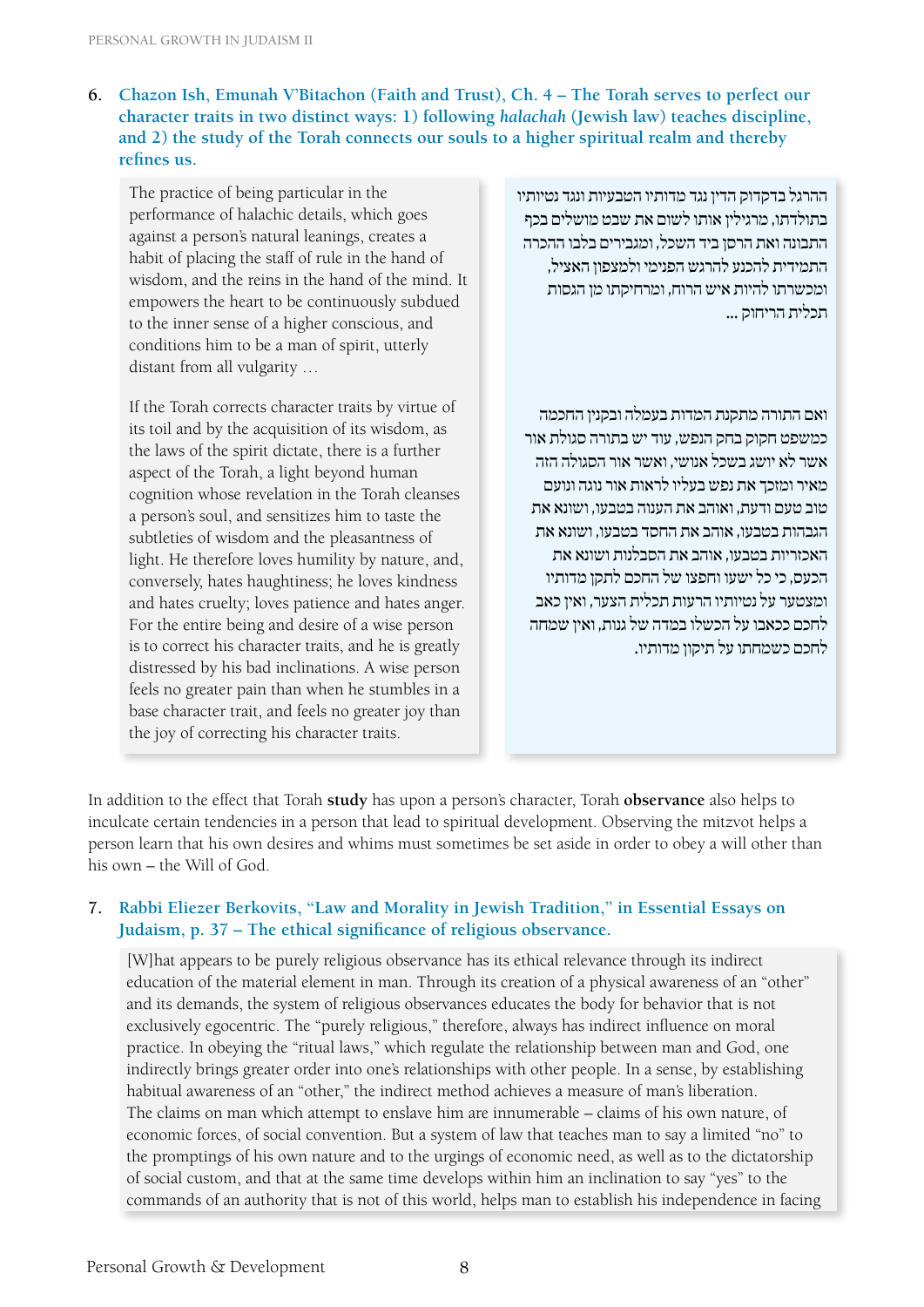the world. Man is not required to refuse the claims of the world on him, but he may now withdraw himself from their pressure, and put some distance between himself and their importunings; he may now pause before committing himself. The discipline of living, which is one of the aims of religious observance, makes man free by enabling him to act in the world rather than react to it.

It must be emphasized that the Torah's ideal of personal growth is not merely a separate goal in addition to the observance of the Torah and its commandments. Rather, the ideal of self-perfection is **part** of our general responsibility to keep the Torah and mitzvot.

### **8. Matisyahu Rosenblum, based on ideas heard from Rav Aharon Lopiansky – Personal growth achieves its full meaning only as part of the larger framework of Torah.**

By now we have seen that Judaism is much more than mitzvot such as Shabbat and kashrut. Character refinement and personal improvement are a vital part of the Torah. But understanding that Judaism is *also* concerned with character refinement and has its own "personal growth" literature is not enough. Even seeing that literature as superior because it grows from Divinely given roots and is therefore deeper and purer than other such literatures still misses an essential point. It is not enough to understand that Judaism like all cultures has an interest in personal growth in addition to its otherworldly mitzvot. We must see that personal growth and those otherworldly mitzvot together form one organic whole.

Our forefather Jacob dreamt of a ladder with angels ascending and descending on it (Genesis 28:12). This was a vision of the Torah; the numerical value in Hebrew of Sinai where the Torah was given is the same as the Hebrew word for "ladder" i.e. *sulam*. That ladder stretches towards heaven with its feet firmly on the earth. The Torah guides us in personal improvement and other areas that interest all societies such as civil law, marriage and family because these are all an integral part of how the ladder of the Torah stands on the ground of human life in this world. These are the lower rungs of the ladder. The more refined one is as a person, the more honest one's business doings and the healthier one's family life, the better one can climb the ladder to really connect to higher and more transcendent dimensions through one's Torah study and mitzvot. Otherwise one may be doing the right actions but the essential man himself is not growing. One can remain very small while doing mitzvot and even learning *kabbalah*; unanchored to this world one may even get rather strange as one tries to float up to an other-worldly existence*.* The real man formed from the earth must refine his earthiness, not just flee from it.

On the other hand, one also should not just stay on the ground living a life that is a bit healthier but still completely confined to the mundane; one must try to climb higher. And just like the angels also descended that ladder, one's study of Torah and fulfillment of mitzvot should allow one to always come down and add dimensions of light and refinement to one's this-worldly life in business, marriage and personal development, achieving a holiness not of other-worldly mysticism but of a more profound life always connecting to this worldly reality. Thus what the world thinks of as personal growth receives a new meaning in the Torah as a crucial element of a larger process of growth in which a man grows in stature until he himself is a ladder connecting heaven and earth.

#### **Part B. Mitzvot Lead to Character Refinement**

Both the study and fulfillment of the mitzvot make a direct impact on one's character development. For example, an entire section of the Shulchan Aruch (Code of Jewish Law) is devoted to the detailed laws of financial dealings; thus, honesty in business dealings is not only a matter of character, but a full-fledged halachic obligation. The Chofetz Chaim organized the laws concerning negative speech about our fellows.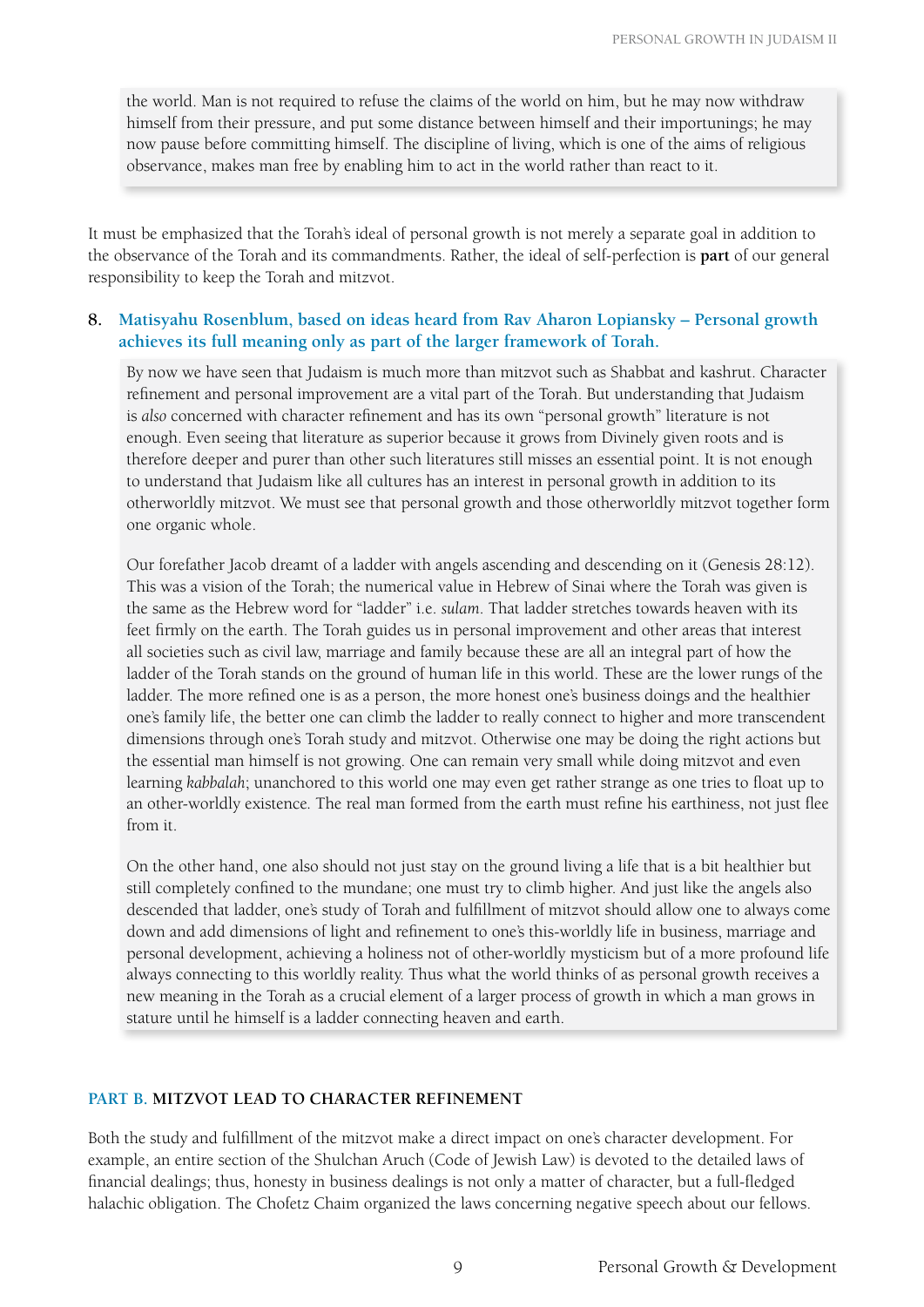Furthermore, he also wrote Ahavat Chesed (The Love of Pursuing Kind Deeds) describing the parameters of the responsibility to help those in need, for example – through inviting guests, giving *tzadakah* (charity) and loans, visiting the sick, comforting mourners, and arranging and attending funerals. There are also many texts establishing guidelines to help one speak the truth, honor parents, not resent one's fellow, reduce anger, enhance marital and family relationships, and more.

(See the Morasha shiurim on Bein Adam L'Chavero for a range of mitzvot that directly lead to character refinement.)

But the impact of the mitzvot on character development is even broader. A good character can be developed even by those mitzvot that do not seemingly relate to acts and deeds that are clearly virtuous. This is because there are certain positive attributes which are developed by the performance of many mitzvot and which are, in fact, a primary goal of those mitzvot. While the reasons for the mitzvot are in essence beyond the comprehension of our human intellect, many of the greatest rabbis through the ages – such as the Rambam in his Guide to the Perplexed, the Ramban (Nachmanides) in his commentary on the Torah, and the Ra'ah in the Sefer HaChinuch – have described the logic (the *ta'amim*) – behind the various mitzvot so that we are able to approach their performance with greater understanding. In many of the mitzvot, these rabbis have discovered *ta'amim* that relate directly to personal growth and character development.

## **1. Rambam, Hilchot Temurah 4:13 – While all of the mitzvot in the Torah contain endless layers of hidden meaning, sometimes completely beyond our comprehension, they do lead to character improvement.**

Even though all the statutes of the Torah are *gezeirot* [meaning rules with no reason given for them] as we have explained … it is fitting to contemplate them and any logic that you can find in them you should … And most of the laws of the Torah are only pieces of advice from afar, from the Great Adviser, on how to rectify our character traits and straighten our actions …

The Mahari Kurkus [a commentary on the Rambam] comments on this last statement: "Nevertheless, there are certainly deeper reasons for this [i.e. last statement] and for all of the mitzvot because we were not commanded only to correct our character traits *…* he [the Rambam] did not write this precisely, because [the mitzvot] are "exceedingly high" and have many facets to them … rather it is fitting to say that the fulfillment of the mitzvot brings about the perfection of a person's character traits, in addition to the hidden dimension that they have, which is known to those who understand the inner dimension of the Torah, as it is written, "Her paths are paths of pleasantness and all her ways lead to peace" (Mishlei/Proverbs 3:17).

אע"פ שכל חוקי התורה גזירות הם כמו שביארנו ... ראוי להתבונן בהן וכל שאתה יכול ליתן לו טעם תן לו טעם .... ורוב דיני התורה אינן אלא עצות מרחוק מגדול העצה לתקן הדעות ולישר כל המעשים...

מהר"י קורקוס שם: ד"ה רוב דיני התורה אינן אלא עצות כו'. מ"מ ודאי שיש עוד טעמים פנימיים לזה, גם לכל המצוות, כי לא נצטוו לבד לתקן דעותיו ... בודאי לאו בדוקא כתב כן, כי גבוה מעל גבוה )קהלת ה ז), וכמה פנים לפנים ... אלא כך ראוי לומר שבקיום המצוות נמשך לאדם תקון דעותיו מלבד מה שיש בהם מן הסוד הנעלם וידוע ליודעי חן מהו דכתיב )משלי ג יז) דרכיה דרכי נועם וכל נתיבותיה שלום.

Let us explore a number of mitzvot which superficially seem to have no connection to character development, yet when explored, provide insight into our personal growth.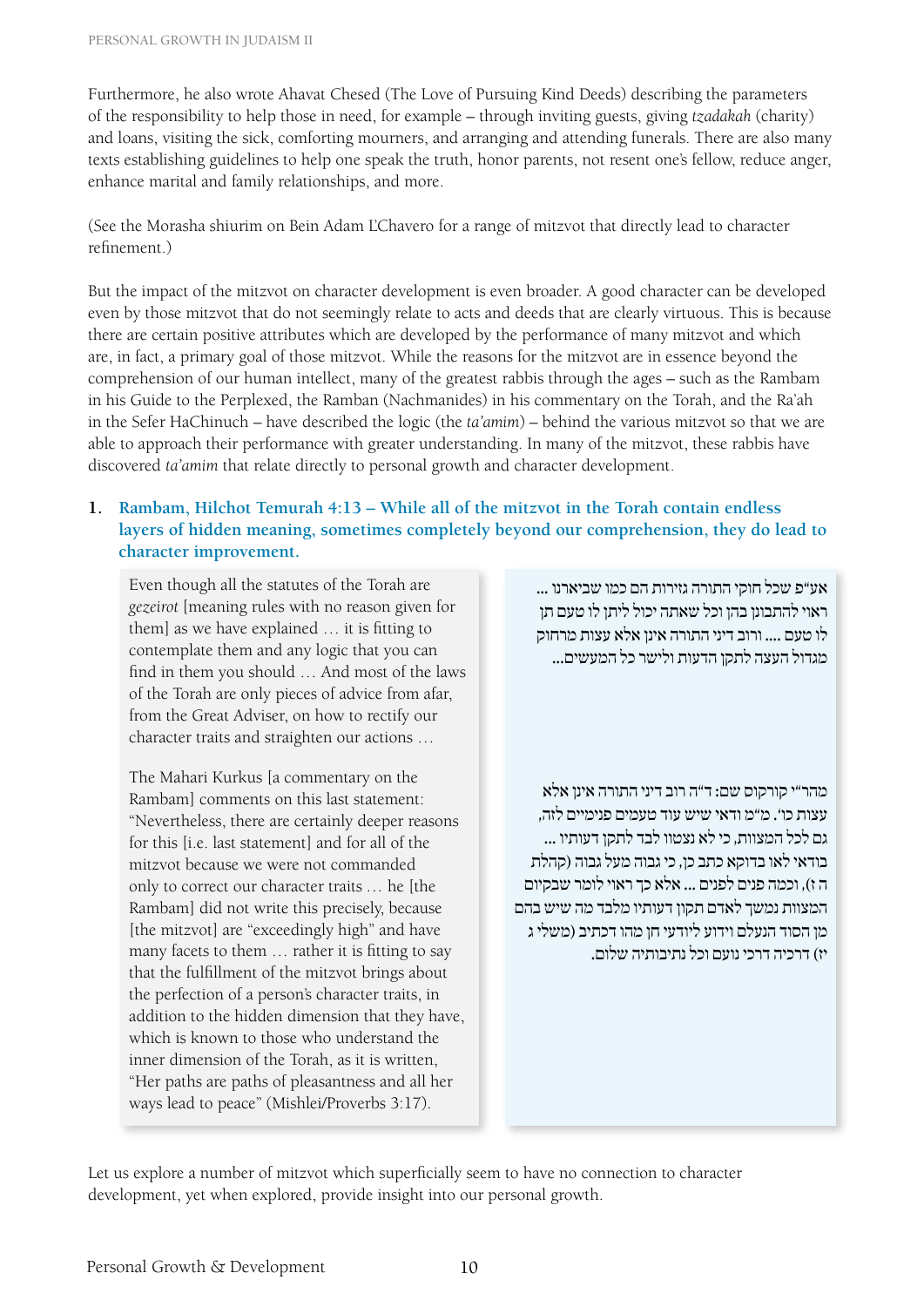The Torah has a number of rules regarding items which a person must treat with sanctity and occasionally donate to the Temple or the Kohanim. Whenever a fruit tree is planted, any fruit it produces for the first three years is forbidden, and the fruit of the fourth year must be treated with sanctity; it must be brought to Jerusalem and consumed there. The Torah requires gifts to be given to the Kohanim from grain that is harvested, dough that is baked, the first fruits that are harvested every year, and wool that is shorn from sheep; all of these items are considered consecrated and must be given to the Kohanim. Similarly, the Torah details a set of laws regarding gifts made to the Temple, many of which come about when a person consecrates any of his possessions to be used for the Temple's upkeep or the sacrificial services. The Rambam shows us the tremendous positive impact that these mitzvot have on the character of a person who performs them.

# **2. Rambam, Moreh Nevuchim (The Guide for the Perplexed), III:39 – The commandments in the Torah regarding gifts to the Kohanim and the Temple are meant to instill in a person the attribute of generosity and to diminish one's appetite for material pleasures.**

As for the fourth year fruit of planting … it falls into the same class as the precepts of [separating] the tithe, challah, the first fruits, and the first portion of the fleece; since the first portion of every produce has been assigned to God in order to strengthen one's attribute of generosity and diminish one's appetite for eating and for acquiring possessions…

Similarly, all the commandments that we have enumerated in laws concerning [the consecration of items or their value] deal with charitable donations, some of which go to the Kohanim, and some for the upkeep of the Temple. Through all this, likewise, a person acquires the attribute of generosity, and the result is that a person will spend his money freely in honor of God, and will not be miserly. For the most destructive element that exists among people is because of their pursuit of money, and the great desire to add to their wealth and honor.

אבל נטע רבעי עם מה שיש בו מריח ע"ז והתלותו בערלה כמה שזכרנו, הוא נוהג מנהג התרומה והחלה והבכורים וראשית הגז שהוא ליתן ראשית כל דבר להשם לחזק מדת הנדיבות ולמעט תאות המאכל וקנות הממון ....

וכן המצות אשר ספרנום בהלכות ערכין וחרמין כולם הולכים על דרך הצדקות, מהן מה שהוא לכהנים, ומהן מה שהוא לבדק הבית, ובכולן ג"כ יגיע לאדם מדת הנדיבות, ושיבוז האדם לממון לכבוד השם ולא יקפוץ יד, כי רוב ההפסד הבא במדינות בין בני אדם, אמנם הוא מפני החריצות על הממון והרבות ממנו ורוב התאוה להוסיף נכסים וכבוד.

Another mitzvah in the Torah applies to a person who comes across a bird's nest containing a mother bird along with her eggs or chicks. The Torah forbids taking the eggs or chicks in the presence of the mother bird; instead, the Torah commands us to send the mother bird away and then collect the eggs or chicks. Among the given reasons for the mitzvah is character refinement.

### **3. Ramban, Devarim 22:6,7 – In addition to Kabbalistic explanations, the Ramban sees this mitzvah as a means for character development.**

"When you happen upon a bird's nest" – This too is a clearly understood mitzvah, like that of not slaughtering a mother and her calf in one day (Vayikra/Leviticus 22:28), since the reason for both is in order that we should not have a cruel disposition and fail to be empathetic … And the

**כי יקרא קן צפור לפניך:** גם זו מצוה מבוארת מן אותו ואת בנו לא תשחטו ביום אחד )ויקרא כב כח(, כי הטעם בשניהם לבלתי היות לנו לב אכזרי ולא נרחם .... והכוונה בכולם לטוב לנו ולא לו יתברך ויתעלה, אבל כל מה שנצטוינו שיהיו בריותיו צרופות ומזוקקות בלא סיגי מחשבות רעות ומדות מגונות ....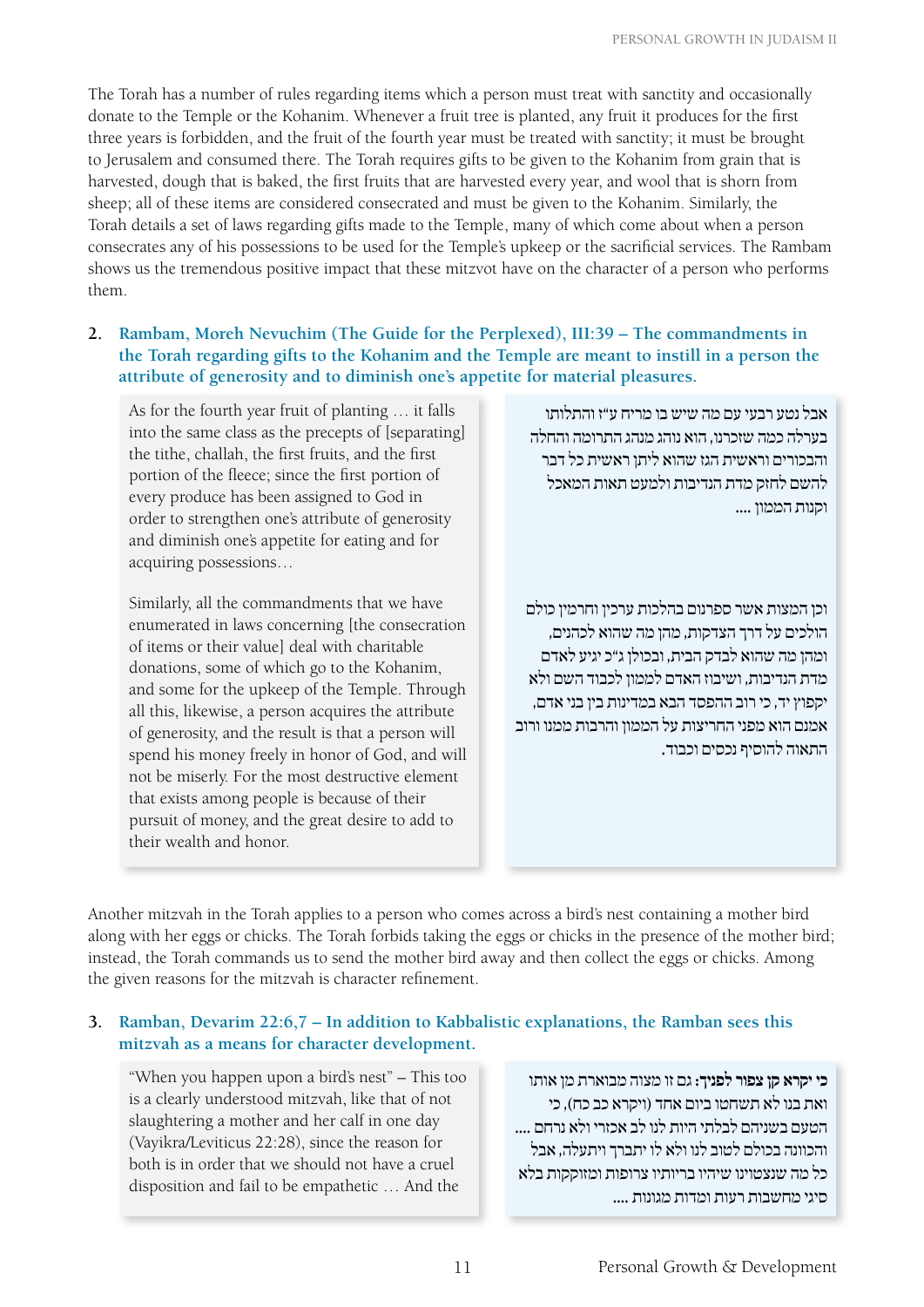intention behind all of the mitzvot is to benefit us, not God. Rather, all that we have been commanded is so that His creations should be purified from improper thoughts and ugly character traits …

Some mitzvot are intended to inculcate certain spiritual values or attitudes into those who observe them. For instance, many of the mitzvot observed on Pesach are intended to help us internalize the freedom and nobility which the Jewish people achieved at the Exodus. In this context, the Sefer HaChinuch reveals an important principle, which explains much of the impact of mitzvot on our personal growth.

### **4. Sefer HaChinuch, Mitzvah #16 – The prohibition against breaking a bone of the Pesach offering is intended to instill nobility.**

… Among the roots of this mitzvah is to remember the miracles of the Exodus, as we have written concerning other mitzvot. This mitzvah is also an offshoot of the aforementioned root principle: it is not honorable for the sons of kings nor for important people to chew on bones and break them like dogs. Such an act is only fitting for poor people, who are ravenous. Therefore, at the time when we became the treasured of all the nations, a kingdom of princes and a holy nation, and every year on that same date, it is fitting for us to do actions that reveal that we too have reached the great and elevated level that we attained at that time. And as a result of the action that we do and the similarity [to the level that was reached then], that level will be permanently fixed in our souls.

... משרשי המצוה, לזכור ניסי מצרים, כמו שכתבנו באחרות. וגם זה גזעו מן השורש הנזכר, שאין כבוד לבני מלכים ויועצי ארץ לגרר העצמות ולשברם ככלבים, לא יאות לעשות ככה כי אם לעניי העם הרעבים. ועל כן בתחלת בואנו להיות סגולת כל העמים ממלכת כהנים ועם קדוש, ובכל שנה ושנה באותו הזמן, ראוי לנו לעשות מעשים המראים בנו המעלה הגדולה שעלינו לה באותו שעה. ומתוך המעשה והדמיון שאנחנו עושין נקבע בנפשותינו הדבר לעולם.

## **5. Ibid. — Torah and mitzvot shape our actions, refining our thoughts and emotions.**

And do not think to argue, my son, and ask why should God give us so many mitzvot to remind us of the miracle, when just mentioning it once will remind us of it so that our descendants will not forget it. It is not wisdom that causes you to argue thus, but rather youthfulness. Now, my son, listen carefully and understand and I will teach you a basic principle in the Torah and the mitzvot*.* Know that a man is shaped by his actions, and his heart and all of his thoughts always follow his actions, whether good or bad. Even a completely evil person whose every thought is evil – if he arouses himself and expends effort and constantly involves himself with Torah and mitzvot, even if he does not do so for the sake of Heaven, he will immediately

ואל תחשוב בני לתפוש על דברי ולומר, ולמה זה יצוה אותנו השם יתברך לעשות כל אלה לזכרון אותו הנס, והלא בזכרון אחד יעלה הדבר במחשבתנו ולא ישכח מפי זרענו, כי לא מחכמה תתפשני על זה, ומחשבת הנער ישיאך לדבר כן. ועתה בני אם בינה שמעה זאת, והטה אזנך ושמע, אלמדך להועיל בתורה ובמצוות. דע כי האדם נפעל כפי פעולותיו, ולבו וכל מחשבותיו תמיד אחר מעשיו שהוא עושה בהם, אם טוב ואם רע, ואפילו רשע גמור בלבבו וכל יצר מחשבות לבו רק רע כל היום, אם יערה רוחו וישים השתדלותו ועסקו בהתמדה בתורה ובמצוות, ואפילו שלא לשם שמים, מיד ינטה אל הטוב, ובכח מעשיו ימית היצר הרע, כי אחרי הפעולות נמשכים הלבבות ....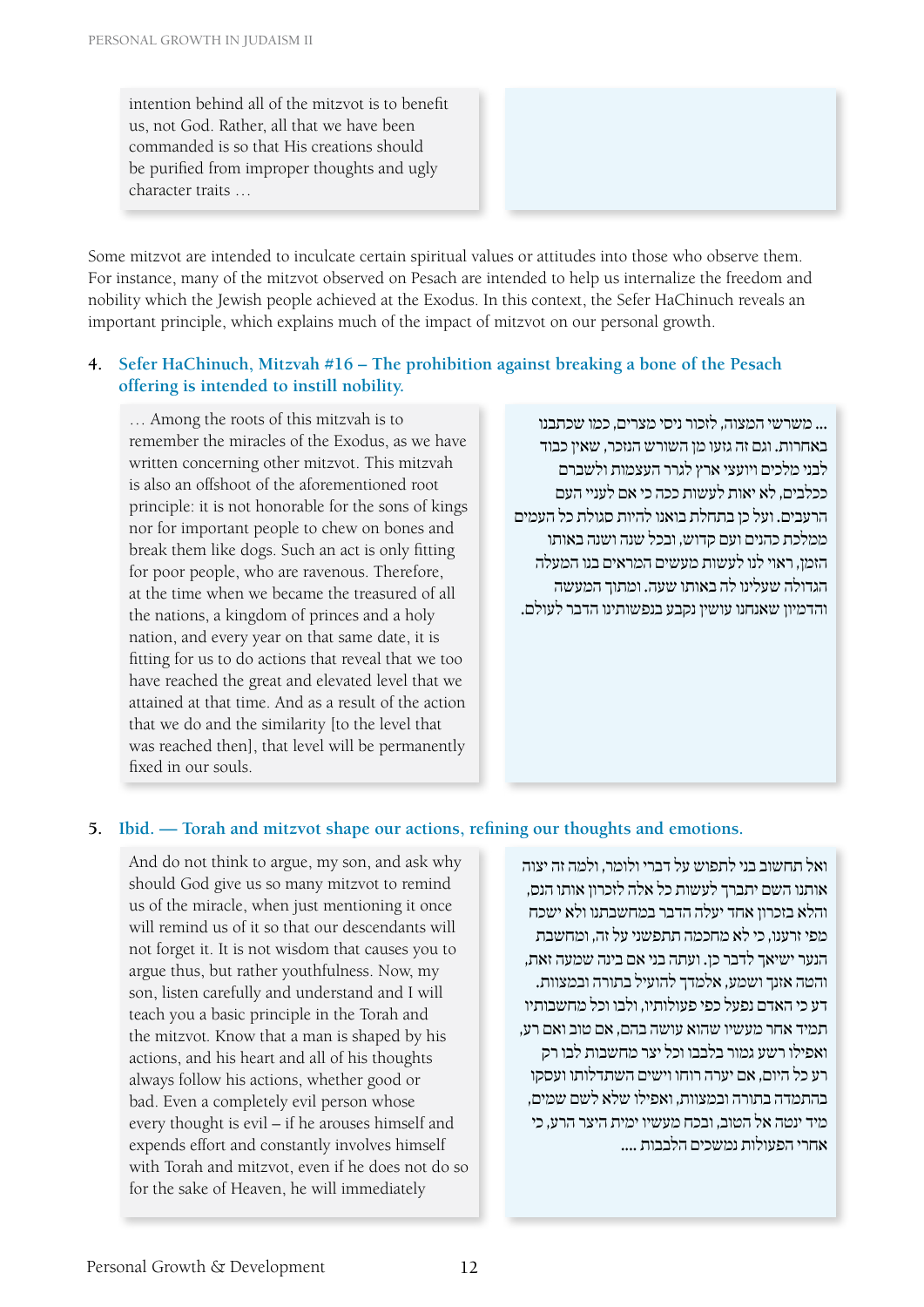turn towards the good, and because of his actions he will destroy his evil inclination, because one's desires follow his actions.

# **6. Based on Rabbi Zelig Pliskin, Growth Through Torah, Bnay Yakov Publishers, p. 168, and Rabbi Reuven Leuchter – The concept of self-creation can be applied to any form of personal growth.**

This concept of the Sefer HaChinuch (discussed above) is a basic one for becoming a better person. Even if you are not able to have elevated thoughts at first, force yourself to behave in the way in which you hope to eventually become. If you want to become a giving person, even though you are inwardly very selfish, you will eventually succeed if you continue to behave in a giving manner. This is the selfcreation principle. You create yourself by your behavior. Awareness of this will enable you to improve yourself in any area in which you are deficient. Make a plan to perform as many actions as possible that would touch the positive traits you want to develop. After acting positively for a long enough time, your thoughts will become consistent with those actions and you will become a positive person.

While some mitzvot affect a person's character by virtue of the fact that the mitzvah itself constitutes a virtuous act, other mitzvot impact a person's character on a much deeper level. The prohibitions of eating non-kosher animals and birds, for instance, superficially seems to be completely unrelated to the concept of character development. But according to many commentators, there is a fundamental connection.

## **7. The Gaon of Vilna (Explanation of the Aggadot of Chazal, Bechorot 8b).**

There are two signs of a kosher animal; chewing the cud and possessing split hooves. And the explanation is as the early generations said, "Every bird that kills is impure." The explanation is that when one eats something, the nature of the one who eats is changed by the nature of what is eaten …

And all sins have their root in the trait of desire, as it says that the commandment "Do not desire" includes all the [rest of the Ten] Commandments and the entire Torah

Every bird that kills prey shows that it lacks the quality of satisfaction with what it has, [and this is central] as it says (Makkot 24) "Chabakuk came and established the entire Torah on one principle: 'The righteous person lives through his faith.'" This refers to the quality of being satisfied with what one has. So too with regard to animals [the signs of kashrut relate to whether the animal possesses this quality, just as with birds]. The sign of chewing the cud demonstrates that the animal is satisfied with the food it already has; and the split hoof shows that it does not rip its prey, but rather lives from the food in its trough.

ענין סימני טהרה שני סימנים מעלה גרה ומפרסת פרסה. והענין כמ"ש הקדמונים כי בעוף אמרו כל עוף הדורס טמא. וענין כי מאכילת הדבר כפי מזג המאכל כן יהיה טבע האוכל כי אבר מחזיק אבר...

וכל העבירות והחטאים הכל מחמדה כמ"ש כי לא תחמוד כולל כל הדברות וכל התורה כמו שהאריכו בזה, ועיין בדבריהם.

וכל העוף הטורף טרף הוא סימן שאין בו מדות ההסתפקות, וכמ"ש (מכות כד) בא חבקוק והעמידן על אחת וצדיק באמונתן יחיה (חבקוק ב) והוא ההסתפקות וכן הוא בבהמה סימן מעלה גרה שמסתפק במאכל שבקרבו וכן מפרסת פרסה הוא סימן שאינו דורס וטורף טרף אלא גדל על אבוסו.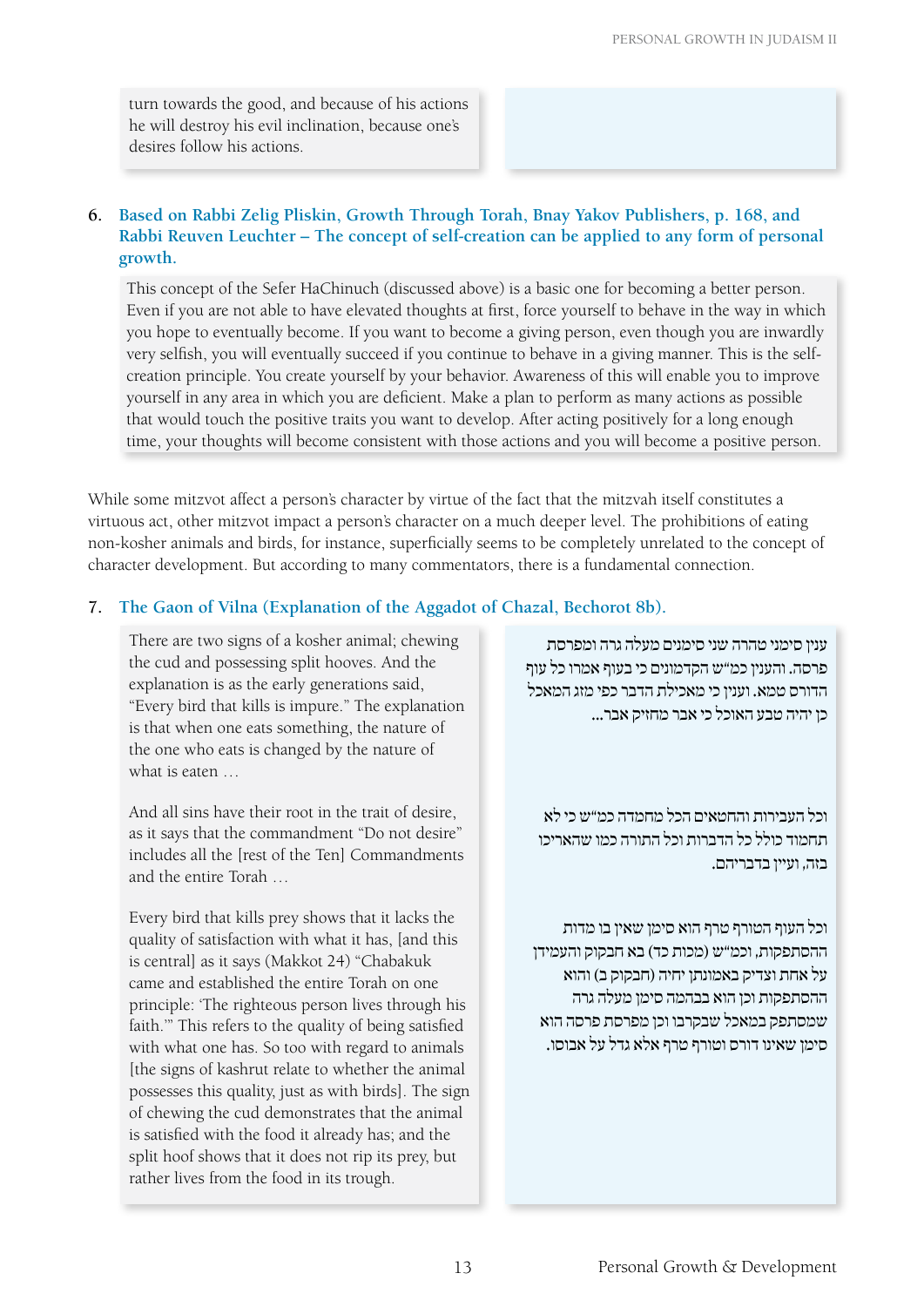### **8. The Purple Jacket People – Class by Rabbi Benzion Klasko and Rabbi Azriel Birnham – The commandments refine us.**

Every commandment of the Torah has a dimension of making us better and more refined people. This is obviously true of mitzvot that the rest of the world agrees to, such as not killing (though it might interest you that in the Torah this [prohibition] goes much deeper and says that one cannot embarrass one's fellow since that is like killing him). What will surprise you is that there is such a dimension even in mitzvot that would seem at first glance to have nothing to do with our moral behavior. Would you think that the prohibition of wearing a combination of wool and linen would have anything to do with your character traits? But you should know that the first sections of the Torah contain many stories which are supposed to show us how we should behave and many of the mitzvot link us back to those stories.

Early in Genesis we find the story of Cain and Abel. Cain was a farmer and Abel was a shepherd. One day Cain had an idea. He saw clearly that he was dependent on God for the success of his crops and thought it would be wise to pay Him off. Therefore, he sacrificed some flax stalks. God was not impressed with this sacrifice which was not done from any real gratitude but as a sort of *quid pro quo*  and did not accept Cain's sacrifice*.* Abel, however, saw what Cain had done and was also inspired to sacrifice. But his intentions were very different. He thought about how much God had done for him and, deeply moved by his gratitude, sacrificed his best sheep. God was pleased and accepted Abel's sacrifice. Now Cain had two choices, would he learn from Abel and do better or would he eliminate the competition? He chose the latter course and killed his brother.

Now when the Torah tells us to keep wool and linen separate, it is telling us to keep Abel's approach very distinct from that of Cain. Abel learned from his brother's example and was inspired to do better. This is the trait of *kinas sofrim,* a spiritual jealousy in which other people's achievements inspire one to achieve greater heights. Cain, however, showed a bad jealousy. Instead of being inspired to improve, he acted to destroy what was better than him. The Torah uses this prohibition to influence us to use only spiritual jealousy. Furthermore, the Torah wants us to keep a clear difference between Cain's selfish, business-like approach reaction to God's help and the true gratitude and love that Abel showed.

While we have examined only a small selection of the 613 mitzvot, we can understand that all the mitzvot have some positive effect on our character traits. There are endless reasons underlying each of the Torah's mitzvot, but as we have seen, many of them contain hidden benefits for the development of our characters – whether or not those benefits meet the eye.

### **Key Themes of Section II:**

- H **Though it would be a serious distortion to see the Torah as merely an ancient self-help book, it certainly does help personal growth in a number of ways.**
- $\approx$  Living life according to halachah requires a degree of discipline and self-control that helps in all **areas of life.**
- H **Even mitzvot that have no overt connection to this realm are meant in various ways to have some effect on character.**
- $\approx$  The fact that the Torah exists on a higher dimension of reality means that its study and the **fulfillment of its mitzvot connects one to a higher spiritual world, and this can help every person become less subject to his personality flaws.**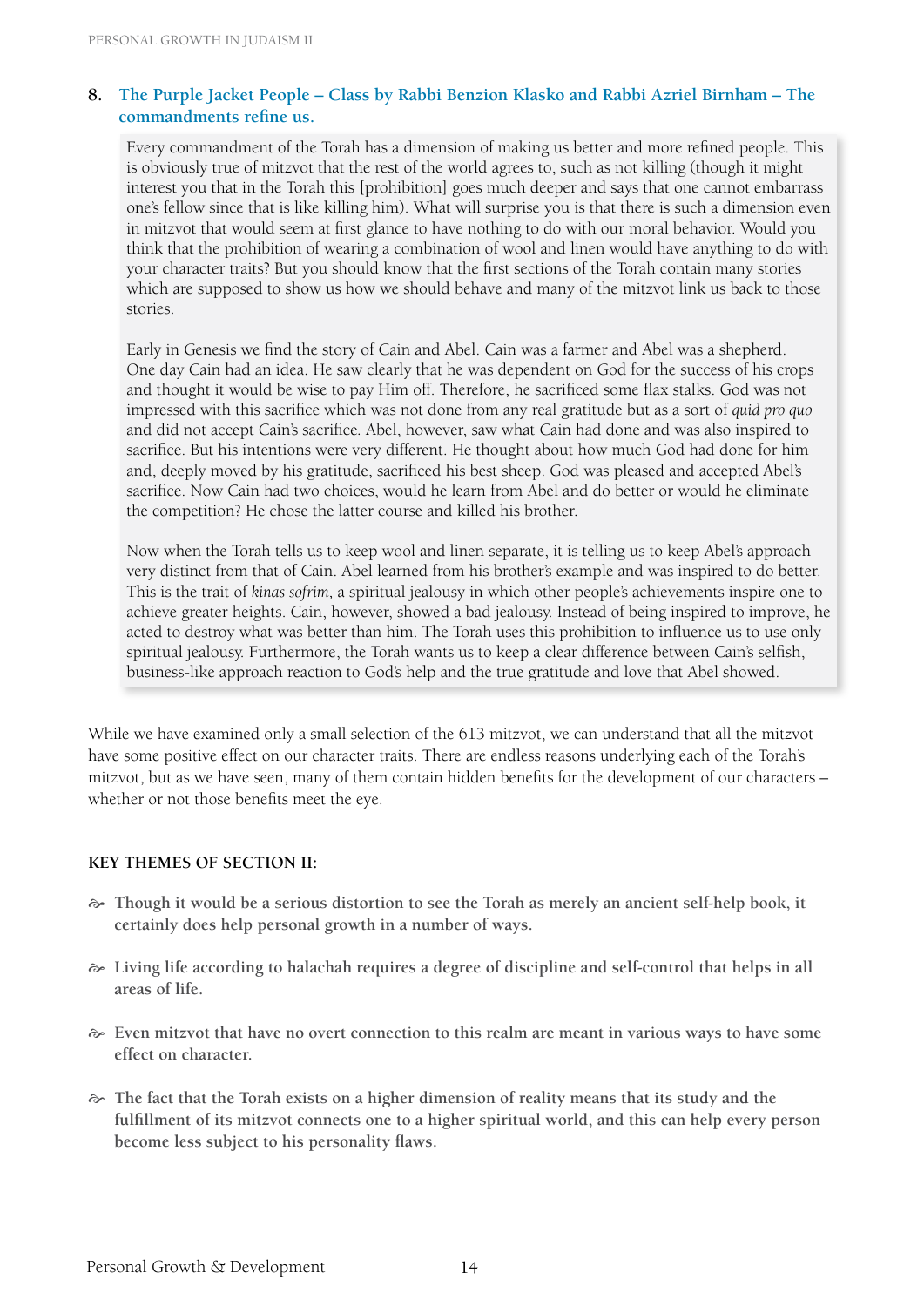# **Section III.** Personal Growth Literature in the **TORAH**

### **Part A. Learning from Biblical Narratives**

Personal growth is a topic of obvious interest to any thinking human being. The kinds of topics now discussed by self-help and pop psychology books have been a focus of the wise men of every civilization since the dawn of history. Given what we have seen of the central role that character refinement and personal growth play in the Torah, it should come as no surprise that there is a vast literature in Jewish sources directly concerning this topic.

The Torah narrative, from the creation of man until the closing words of the transfer of the leadership of the Jewish people to Joshua, is infused with themes and details from which major lessons are learned on how to develop ourselves as good – and even righteous – people.

The following are a few examples of the innumerable moral lessons that can be derived from Biblical narratives.

## **1. Rashi, Bereishit 13:3 – Avraham's journeys teach a lesson in not deviating from one's previous positive ways.**

"He traveled on his journeys" – When he returned from Egypt to the land of Canaan, [Avraham/Abraham] stayed in the same guest houses where he had stayed on his way to Egypt. This teaches us proper conduct: a person should not change the place where he stays [lest it cast aspersions on his previous hosts].

וילך למסעיו" - כשחזר ממצרים לארץ כנען היה הולך ולן באכסניות שלן בהם בהליכתו למצרים למדך דרך ארץ שלא ישנה אדם מאכסניא שלו.

# **2. Rabbi Shlomo Wolbe, Shiurei Chumash, p. 137 – The story of Avraham's hospitality to the three angels is a veritable guidebook in** *chesed* **(loving kindness).**

The book Maalot HaTorah quotes the Gra who says that the 613 commandments are only general categories, but there are endless specifics. His proof is that there are many parts of the Torah that do not contain commandments at all. We see that in this chapter, since this chapter does not contain any of the 613 commandments, but there is nevertheless an entire instruction book of chesed here. Avraham, a 100-year-old man who was dangerously ill on the third day after his circumcision, was looking for guests. When no one came, he was so distressed that God sent him angels for guests. The Talmud (Shavuot 35b) derives a halachah from this: that hosting guests is greater than receiving the Divine Presence… This chapter was written to teach **how** to perform an act of chesed.

בספר מעלות התורה מובא בשם הגר"א שתרי"ג מצוות הם רק כללים, אבל פרטים יש בלי שיעור. ראייתו, שהרי הרבה פרשיות בתורה אין בהם מצוות כלל. בפרשה זו רואים את זה, שהרי בפרשה זו אין מצווה מהתרי"ג מצוות, ועם כל זה יש כאן שולחן ערוך שלם של חסד. אברהם אבינו, זקן מופלג בן מאה שנה, חולה מסוכן ביום השלישי למילתו, והוא מחפש אורחים. כשאין אנשים, הוא מצטער עד כדי כך שהקב"ה מביא לו מלאכים כאורחים. בגמרא )שבועות לה,ב( למדו מכאן הלכה, שגדולה הכנסת אורחים יותר מהקבלת פני השכינה....

פרשה זו נכתבה כדי ללמד **איך** צריך לעשות מעשה חסד.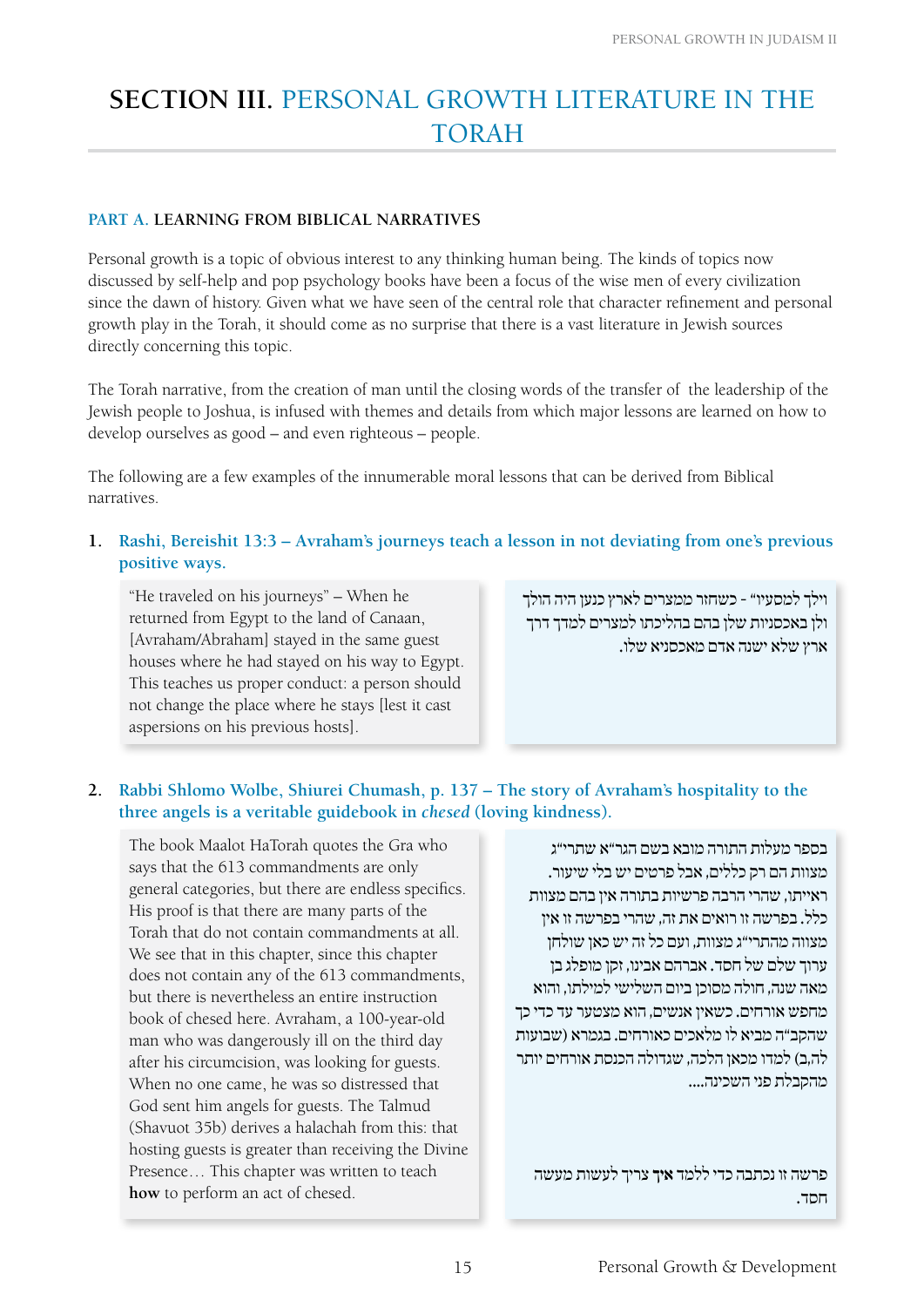The entire Book of Bereishit communicates lessons in personal growth.

### **3. Rabbi Yissocher Frand, An Offer You Can't Refuse, p. 120 – The Book of Bereishit teaches us the quality of uprightness.**

The topic discussed in Sefer Bereishit is *yashrus*, righteousness, being a *mentsch*. The Gemara (Avodah Zarah 25a) has another name for Sefer Bereishit. It is *Sefer HaYashar*, the Book of Righteousness, or *Sefer Yesharim*, the Book of the Righteous, because it contains the chronicles of Avraham, Yitzchak (Isaac), and Yaakov (Jacob), who represented the epitome of righteousness.

The Netziv expands on this thought. The greatness of the Patriarchs lay not only in their superb righteousness and piety in their relations with the non-Jewish people. They treated all these people so honestly and properly that they earned their deep admiration. The entire world acknowledged them as righteous. The non-Jews were not aware of Avraham's observance. They never saw him put on *tefillin* or stand a long *Shemoneh Esrei*. But they did know how he spoke to them, how he looked at them, how he treated them, how he dealt with them. And they saw in him an admirable righteousness.

How do we take the message of righteousness and apply it to contemporary life?

### **4. Ibid. pp. 123-124 – Examples of** *yashrus* **for today's world.**

"Be a *yashar*. That is what the Torah wants from you. Being a *yashar* means acting with integrity, doing the right thing even if the letter of the law does not demand it from you.

You go house hunting, and a real estate person spends a month of Sundays taking you from house to house. And then something comes up, and you can cut a deal without the agent, thereby saving yourself a few thousand dollars. Are you obligated to give anything to the agent? No. But is it right? …

Being a *yashar* means not parking in the handicapped spaces. Being a *yashar* means never double parking, even if you only have to run in for a minute to get your suit from the dry cleaners. Why should the person you trapped stand there waiting, with you nowhere in sight?

Being a *yashar* means not honking your horn in a residential neighborhood late at night. Why should people be disturbed in their homes just because you can't be bothered to get out of your car and knock on the door of the person you are summoning?

Being a *yashar* means not taking seventeen items to the express line for ten items or less and rationalizing that six bottles of apple juice are really one item. Being a *yashar* means not putting your shopping cart on line to secure a place and then running back a few times to get the rest of the items on your shopping list …

Lessons for personal development are found throughout the Chumash.

#### **5. Devarim 13:5 – Cleaving to God.**

Follow after the Lord, your God … and cleave to Him.

### **6. Rashi, ibid. – What is meant by cleaving to God?**

"Cleave to Him" – [This means:] cleave to His attributes: Bestow chesed, visit the sick, and bury the dead, just as God does.

אחרי ה' אלקיכם תלכו... ובו תדבקון.

ובו תדבקון – הדבק בדרכיו: גמול חסדים, קבור מתים, בקר חולים כמו שעשה הקב"ה.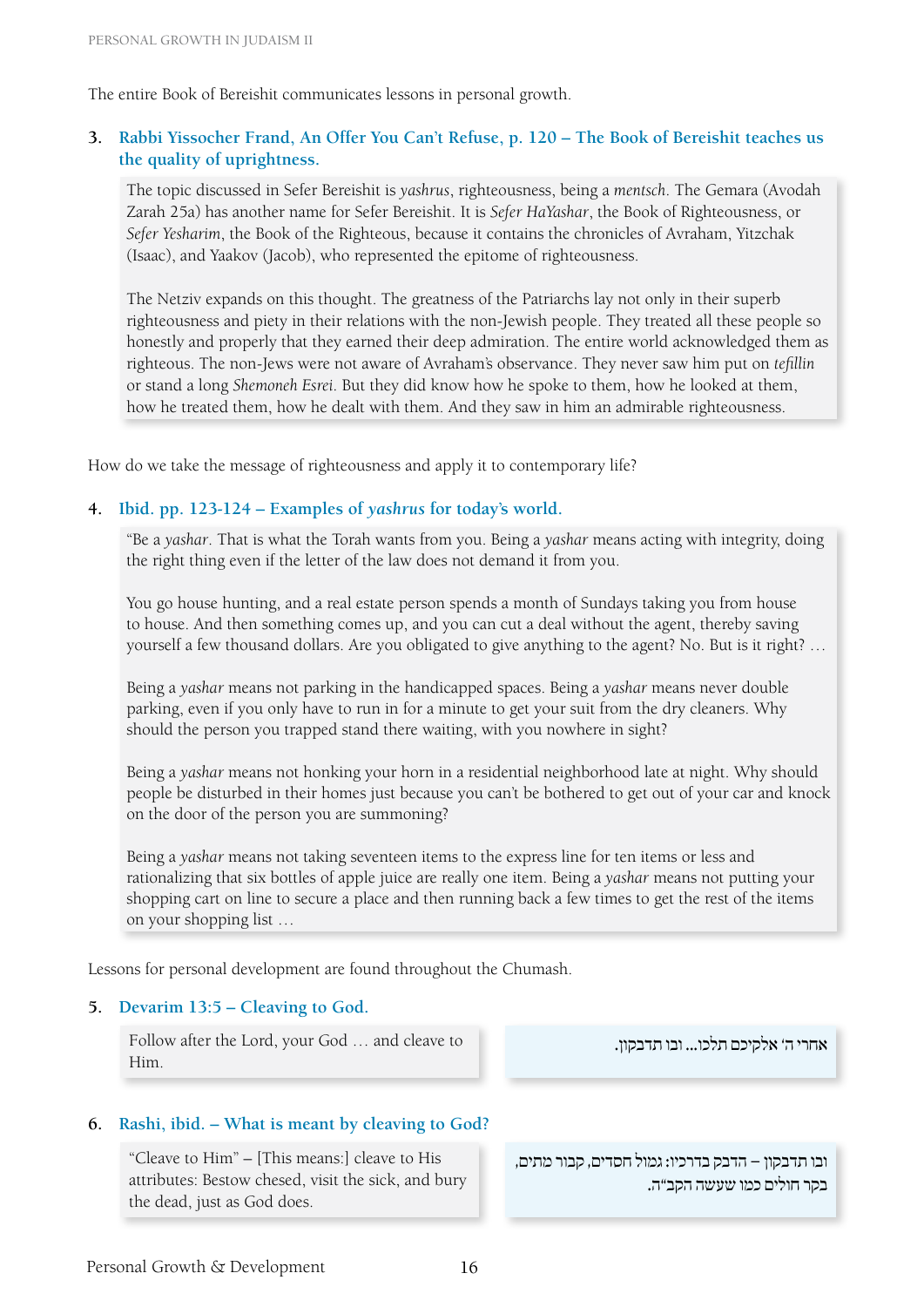### **Part B. Additional Jewish Texts on Self-Improvement**

There are additional Jewish texts that help guide our personal growth. The written Torah contains the book of Proverbs, which seems to parallel the advice for personal growth given by the wise men of other cultures. The Oral Torah includes Pirkei Avot, an entire tractate of the Mishnah, which is devoted to the topic of how to improve one's character. The rest of the Talmud and Midrashim also contain countless statements and discussions by the Sages regarding the topics of personal growth and character development. Consequently, as we discussed in the first Morasha shiur on Personal Growth, it is precisely in this area, where the Torah seems most similar to secular wisdom, that it emphasizes the Divine origin of ethical behavior and character improvement.

This is not to say that the Torah belittles the value of the human intellect. The Talmud writes (Megillah 6b) that there is much wisdom among the nations of the world. Furthermore, we are encouraged to use our own reasoning abilities to determine the proper path in life. The Chovot HaLevavot (Duties of the Heart) writes at length that guiding one's life by halachah alone without using one's mind is an inferior way to live. But although we must make use of our intellect, we must also recognize its limitations. The Chovot HaLevavot explains why it is necessary to use a Torah framework in our decision making.

## **1. Chovot HaLevavot, Sha'ar Avodat HaElokim, Ch. 3 – The human mind when left to itself can veer far away from the truth.**

I must clarify the positive influences of the Torah: … One of them is that a person is a combination of a soul and a body, made with traits that can bring him to devote himself to pleasures and to sink in animalistic desires until his intellect no longer influences him. Man also has traits that impel him to separate from this world and abandon his responsibilities toward the improvement of society because of the inconsistency of his situation in the world and the many wounds and sorrows it contains, so that he only focuses on a lofty spiritual world.

Neither perspective is praiseworthy. The first is wrong because it destroys the structure of the world, and the second is wrong because it ruins a person in this world and the next. And it was from the Creator's mercy and awesome generosity to man that He gave him something that would show him how to guide himself in both worlds: a set of laws that takes a middle path between the intellect and one's desires. And this is our trustworthy Torah, which preserves the proper balance between the revealed and the hidden, giving a person what he needs from his thisworldly desires but keeping his reward for the next world …

ואני חייב לבאר מעלות התורה .... אחד מהם, כי האדם מורכב מנפש וגוף, ונוצר במידותיו המביאות אותו לידי התמסרות לתענוגות ולשקוע בתאוות הבהמיות, והתרת קשר השכל מעליו. וגם יש בו מידות המביאות אותו לידי פרישות בעולם הזה, ולידי הזנחת ]התעסקותו[ בישובו של עולם, בגלל התהפכות המצבים בו וריבוי הנפגעים והיגונות, והתעסקותו בעולם השכלי העליון.

ושתי ההשקפות אינם משובחות. שכן האחת מביאה לקלקול סדר העולם, והשנית מביאה להפסדת עניני האדם בעולם הזה ובעולם הבא. והיה זה מחמלת הבורא יתברך ועוצם טובתו על האדם שחנן אותו ]בדבר[ שבו יתקין ענינו ויסדר מצבו בשני העולמות-, בסדר חוקים שהוא אמצעי בין השכל והתאוה, והיא התורה הנאמנה, השומרת על הצדק הגלוי והנסתר, שנותנת לאדם חלקו מן התאות של העוה"ז ושומרת לו שכרו באחריותו ....

The Chovot HaLevavot above establishes a fundamental principle. The Torah guides us towards personal improvement by leading us along a path between the two extremes of material excess and total rejection of the material.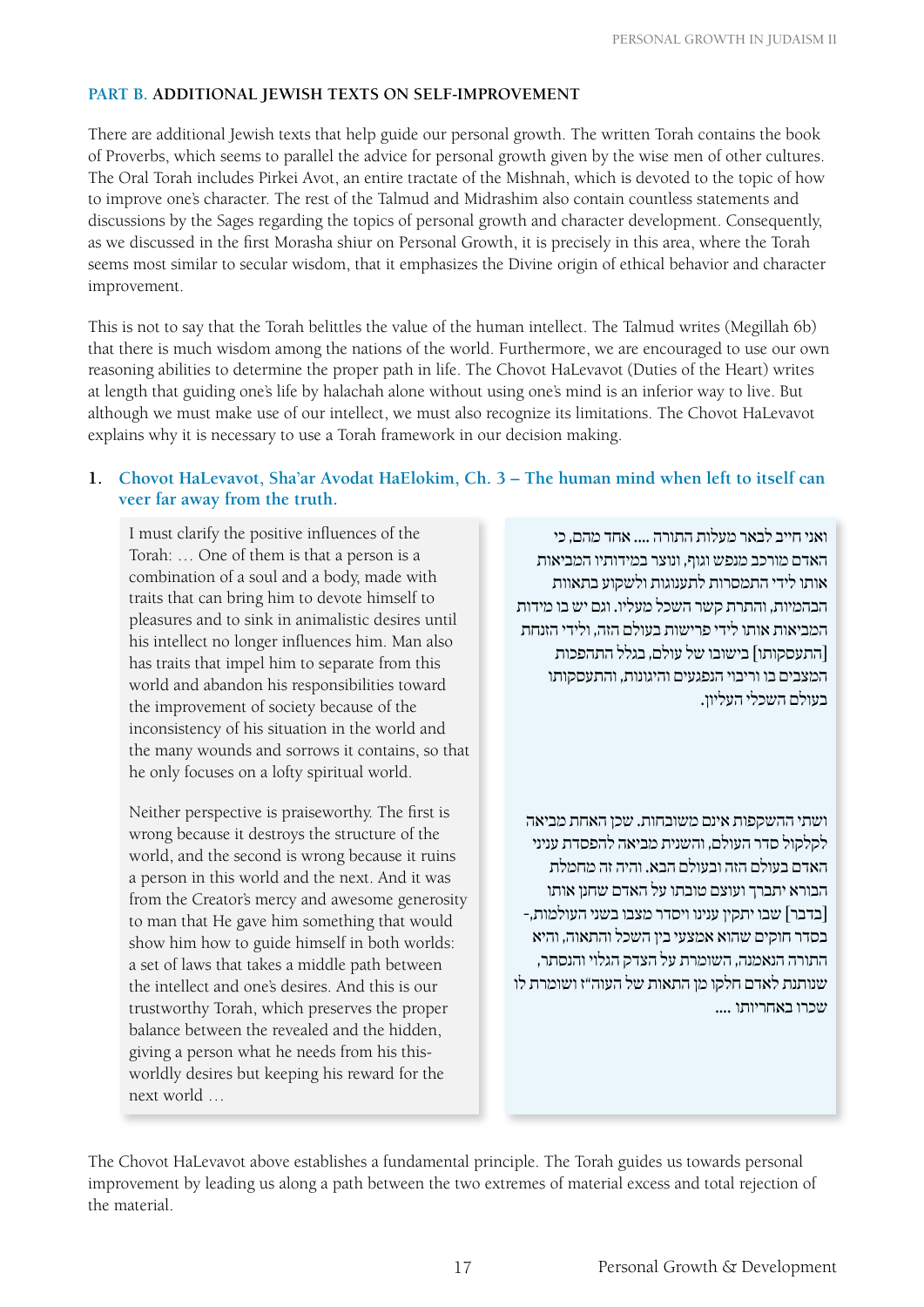### **2. Rabbi Ken Spiro, WorldPerfect, Simcha Press, p. 8, – An example of secular wisdom, not guided by the Torah.**

Seneca, the famed Roman philosopher and writer, developed a lengthy treatise on the control and consequences of anger. In it, he draws the distinction between anger and wisdom, using the following example:

*Children also, if weak and deformed, we drown, not through anger, but through the wisdom of preferring the sound to the useless.*

Here we see another vital need to base our attempts at self-improvement on the Torah's wisdom, and not on our intellects alone. Non-Torah thinkers are capable of tremendous insights and wisdom, but they lack an objective framework to keep their thinking in check. The human mind alone is capable of the greatest distortions of morality, turning hideous atrocities into accepted "ethics," as we saw in Nazi Germany, for example.

The study of proper character and its development has always been a major focus of the contemporary Jewish tradition Mussar movement founded by Rabbi Yisroel Salanter (1810 - 1883). Many of Judaism's greatest recent authorities have addressed issues that are relevant to the topic, and many have written major works concerning the topic of self-refinement. One can view these works as a "personal growth literature" of the Torah.

See the Recommended Additional Reading list for a collection of books that offer specific pathways toward personal growth and development.

## **Key Themes of Section III:**

- $\hat{\sigma}$  The Torah narrative, from the creation of man until the closing words of the transfer of the **leadership of the Jewish people to Joshua, is infused with themes and details from which major lessons are learned on how to develop ourselves as good – and even righteous – people.**
- H **Proverbs and Ethics of the Fathers are Jewish texts that especially relate to self-actualization. The Talmud and Midrashim are filled with discussions by the Sages regarding personal growth and character development. The contemporary Mussar movement, founded by Rabbi Yisroel Salanter in the 19th century, underscores the Jewish commitment to strive for perfection by studying Torah and working to refine our character.**

# **SECTION IV. JUMP-STARTING A DAILY, SYSTEMATIC** Approach to Personal Growth

How does one achieve the valued ideal of personal growth? What are the steps that must be taken in order to bring about the desired changes in one's character? It is of crucial importance to have a plan for a consistent, daily investment of effort for self-improvement.

## **1. Rambam, Shemoneh Perakim, Ch. 4 – Personal growth calls for constant effort.**

The complete person must constantly remember his character traits, weigh his actions, and

האדם השלם צריך לו שיזכור מדותיו תמיד וישקול פעולותיו ויבחן תכונות נפשו יום יום, וכל מה שיראה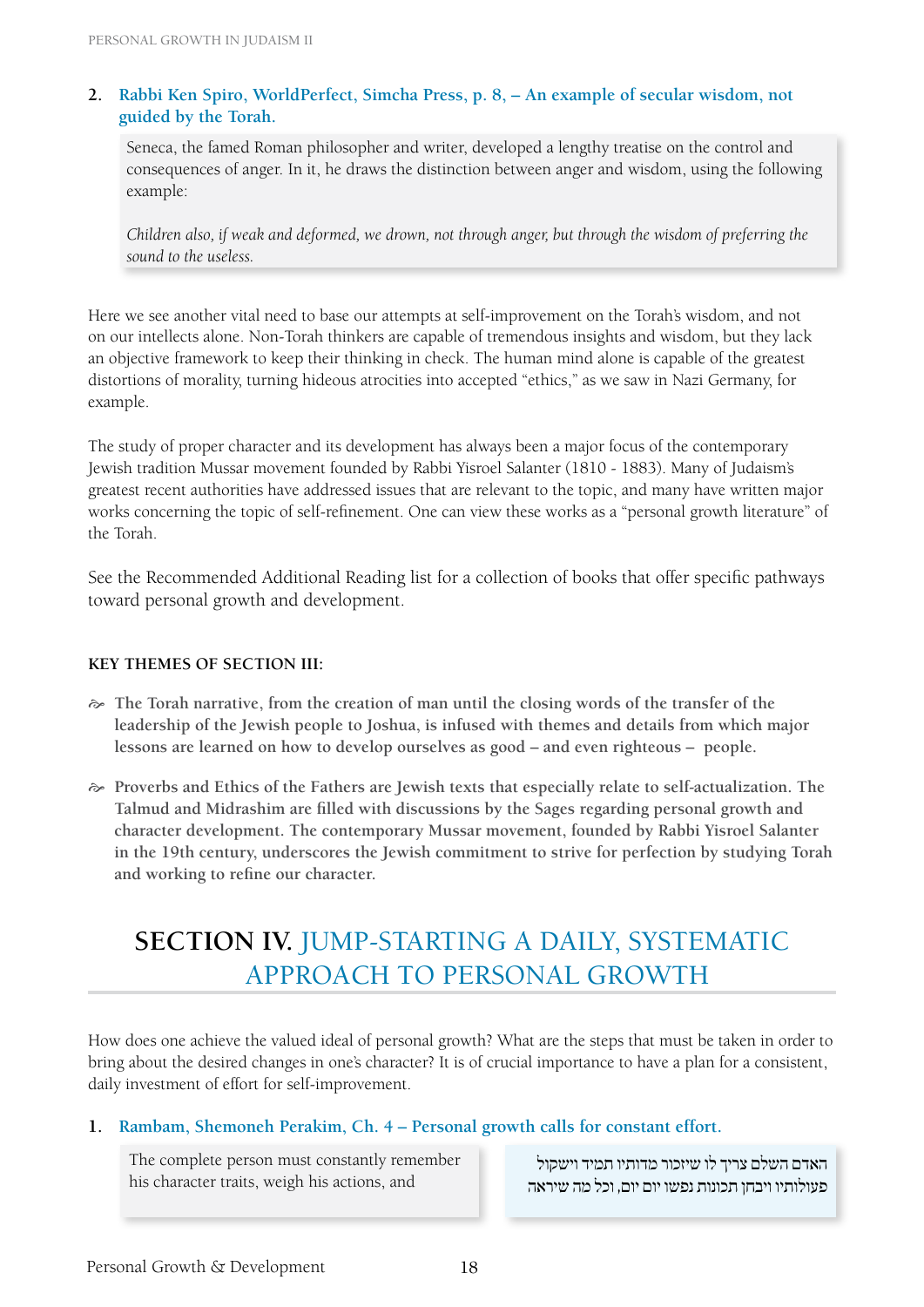examine his personality every day. If he sees himself leaning toward an extreme, he should quickly heal that tendency and not allow the bad trait to strengthen itself when he repeats a misdeed … Similarly, he should devote his attention constantly to his base character traits and seek to cure them.

נפשו נוטה לצד קצה אחד מן הקצוות, ימהר ברפואה ולא יניח התכונה הרעה להתחזק בשנותו מעשה הרע ... וכן יניח לנגד עיניו המדות הפחותות אשר לו וישתדל לרפאותם תמיד.

In truth, it is impossible to formulate an exact program of personal development that will fit every person. For a person to engage in self-improvement, he must develop a program of growth tailored to fit his individual personality and needs. Nevertheless, there are some basic components that are central to anyone engaged in an effort to grow and change. Among these components are: the study of texts dealing with these ideas (mussar works), introspection, and *cheshbon hanefesh –* making a personal accounting of one's conduct.

# **2. Rabbi Shlomo Wolbe, Alei Shur, Vol. I, p. 88 – One must have a daily session in the study of texts dealing with ethical and personal development.**

The foundation of ethical education is not listening to lectures or reading articles. Rather, it is a fixed daily session devoted to "studying one's personality on a daily basis," by learning works of mussar regularly, in depth, and with constant review, in the same manner as Torah study. Whatever people say, write, or advocate in the name of "mussar" is merely a detail associated with this central point: the requirement to dedicate a daily period for the study of mussar and a personal accounting …

Experience has shown that a person who sets aside time to study mussar every day will change for the better without realizing it – in his behavior, concern, and ambition to reach higher levels in Torah.

יסוד החינוך המוסרי אינו בשמיעת שיחות וקריאת מאמרים, אלא בקביעות יום-יומית, המיועדת "לבחון תכונות נפשו יום-יום", על ידי לימוד ספרי מוסר ברציפות, בעיון, ובחזרה תמידית, כמשפט לימוד- תורה. כל מה שמדברים, כותבים, מטיפים והוגים בשם "מוסר" אינו אלא פרפראות לנקודה המרכזית הזאת: החיוב להקדיש יום-יום זמן ללימוד המוסר וחשבון הנפש...

מהנסיון ידוע שהקובע זמן ללימוד מוסר יום יום, משתנה הוא לטובה מבלי שירגיש בכך—בהתנהגותו, בזהירותו, ובשאיפתו לדרגות התורה.

Merely studying the texts, however, is not enough. One must ponder the ideas they contain and analyze how to apply them to life. An investment of time and energy in regular, serious introspection can be the catalyst for incredible personal growth.

## **3. Ibid. – Through introspection, a person can recreate himself.**

A creative force that is shared by everyone however, is introspection. There is no one who cannot, when he is in a state of calm, reach a state of focus on his spiritual condition, the course of his actions, and the goal of his life. Such introspection is a genuine act of creation. The person himself becomes renewed by it.

כח יוצר שהוא נחלת כל אחד ואחד—הוא ההתבוננות. אין לך אדם שלא יוכל להגיע להתרכזות, מתוך מנוחת נפש, במצבו הנפשי, במהלך מעשיו ובמגמת חייו. התבוננות כזאת יש בה משום יצירה ממש. האדם עצמו מתחדש על ידה.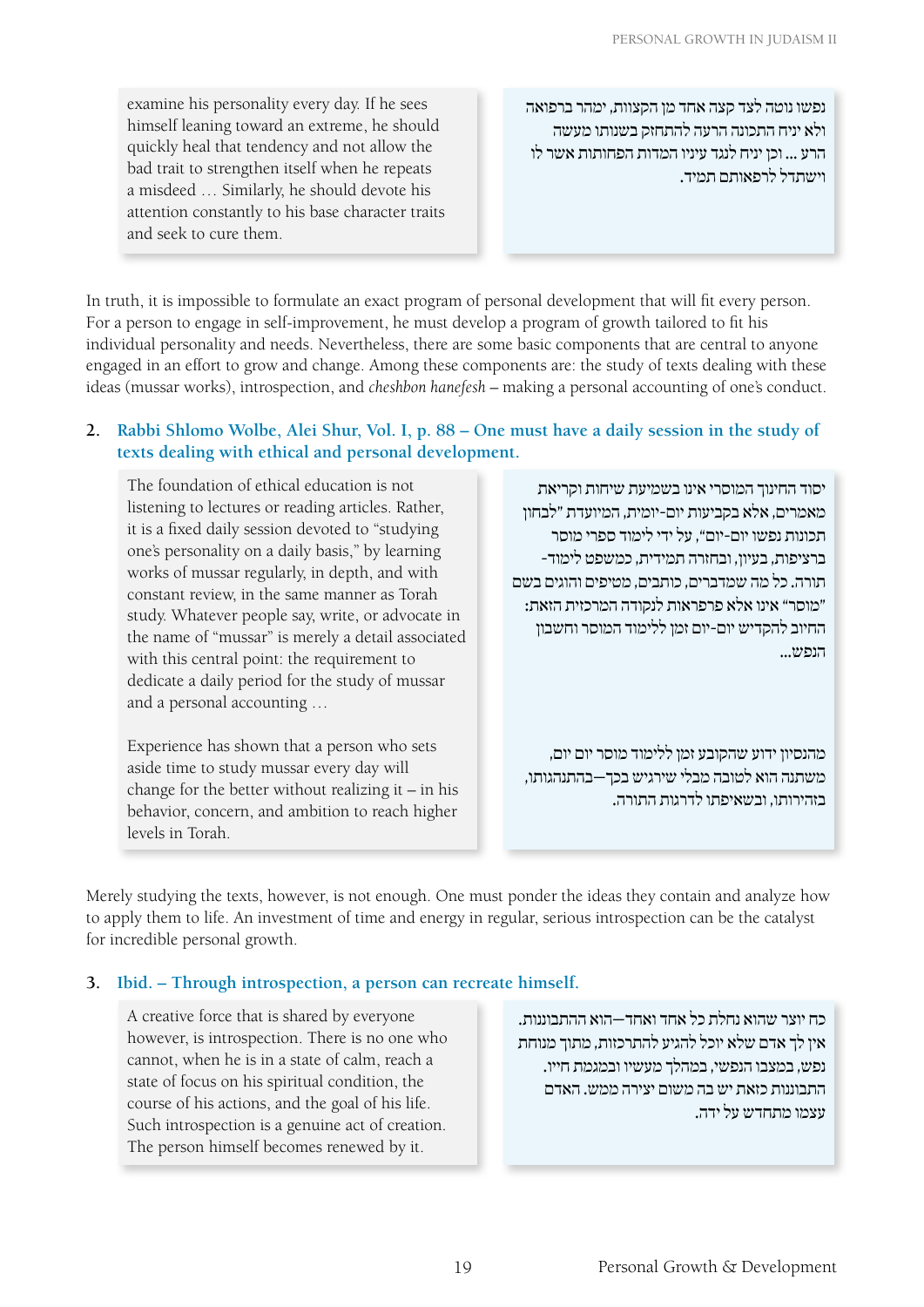### **4. Ibid. – The required introspection has two stages: delving into the subject matter being studied, and applying it to one's life.**

Introspection has two stages. First we must delve into the book we are learning or into one statement of our Sages, to understand the topic, just like when we study Talmud. At this stage, we must be particularly careful not to understand the subject matter as allegory that cannot be interpreted on its plain level. The first principle in the study of mussar is that the Torah does not contain pure allegories …

In the second stage, the student must compare what he learned from the Sages or from the book with his own situation and reality, and he must attempt to ascertain to what degree he is distant from what he has learned, and what are the factors that cause that.

להתבוננות יש שני שלבים: בראשונה מתעמקים בספר שלומדים או במאמר חז"ל אחד, להבין צורת השמעתתא כמו בלימוד גמרא. בשלב זה צריכים להזהר בפרט שלא לדון את הדברים ל"מליצות" שאין להבין אותן כפשוטן. ההנחה הראשונה בלימוד מוסר היא שאין מליצות בתורה....

בשלב השני משווה הלומד את מה שהבין מתוך המאחז"ל או הספר עם מצבו ומציאותו וישתדל לקבוע באיזו מדה הוא רחוק מהדברים ומה הגורמים לכך.

The study of the relevant texts and introspection into their contents should help a person develop an understanding of his spiritual goals, as well as an idea of how he needs to change in order to attain them. But how does a person make sure that he is truly on the path of personal growth? He must continually assess his spiritual level, making an accounting of his thoughts and deeds in order to determine to what extent he is fulfilling the requirements of spiritual growth. When performed regularly, this accounting, known as a *cheshbon hanefesh*, is a key to achieving and maintaining one's spiritual goals.

## **5. Rabbi Moshe Chaim Luzzatto, Mesillat Yesharim***,* **Chapter 3 – Evaluating our behavior as businessmen would appraise an investment.**

The rule is that a person should inspect all of his actions and monitor all of his ways so that he does not leave himself with a single bad habit or trait, and certainly not a transgression. I see a need for a person to make a daily accounting of his ways, just like prominent businessmen constantly weigh their business dealings so they do not become ruined. He should designate times and hours for this so that his deliberation should not be sporadic, but rather with great consistency, for it is very effective.

כלל הדבר: יהיה האדם מעיין על מעשיו כולם, ומפקח על כל דרכיו שלא להניח לעצמו הרגל רע ומדה רעה, כל שכן עבירה ופשע. והנני רואה צורך לאדם שיהיה מדקדק ושוקל דרכיו דבר יום ביומו כסוחרים הגדולים אשר יפלסו תמיד כל עסקיהם למען לא יתקלקלו, ויקבע עתים ושעות לזה שלא יהיה משקלו עראי, אלא בקביעות גדול, כי רב התולדה הוא.

# **6. Yehuda Mendelson, "Becoming a Professional Jew," The Jewish Observer, 1993 – Just as a successful businessman diligently assesses profits and losses, a person who wishes to succeed spiritually must make regular evaluations of his spiritual level.**

We must measure the seriousness of our spiritual agenda by comparing it to ambitious financial endeavors. A concise set of professional standards characterizes any serious commercial venture on the corporate scene, and cavalier schemes conducted less professionally run the risk of financial ruin. Those same standards also characterize any serious spiritual endeavor.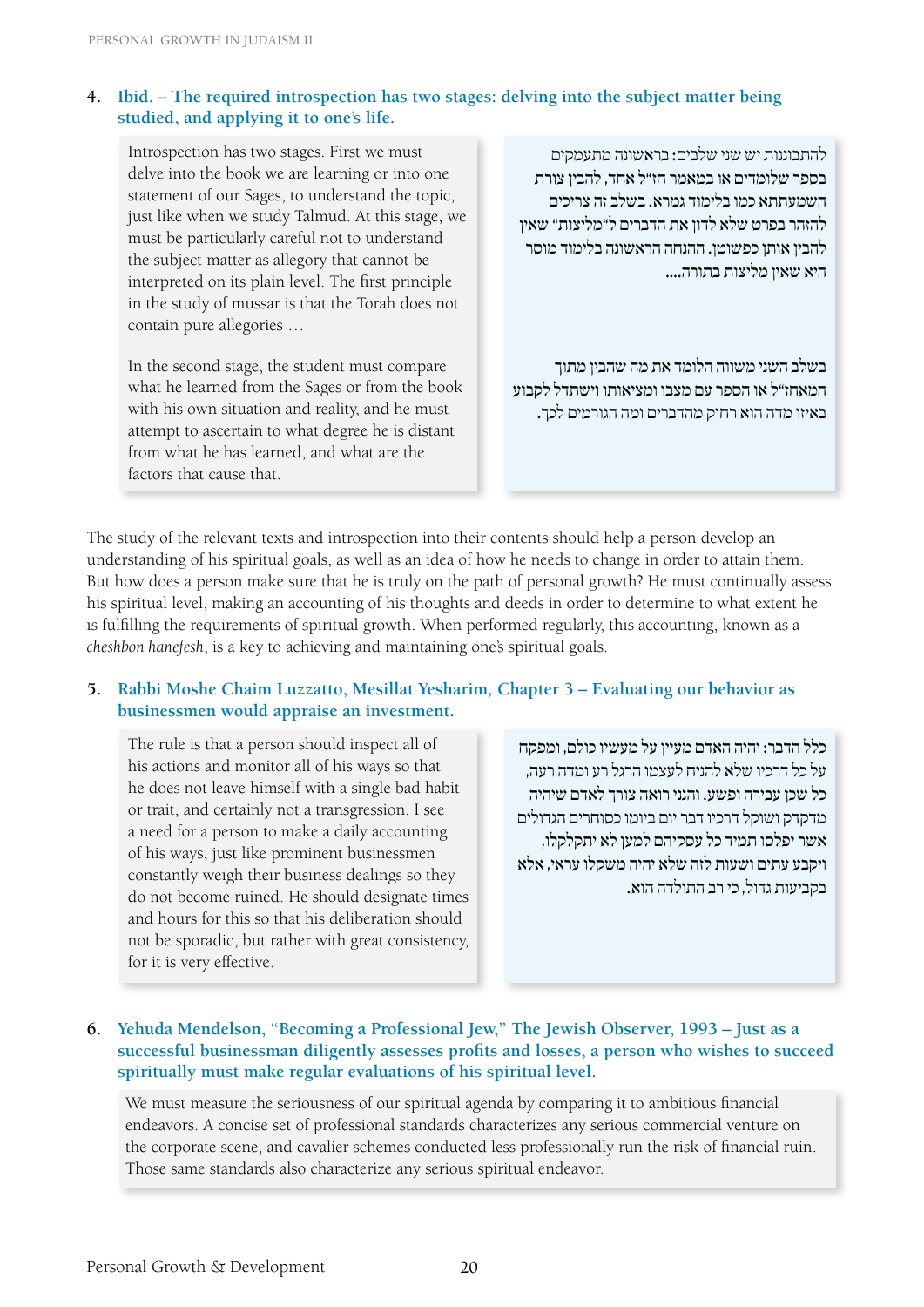How does a CEO (chief executive officer) approach a large-scale business venture? He closely monitors profit and loss; and he must be uncompromisingly, unflinchingly realistic. These two factors are of prime significance to any CEO … and to every Jew. Businesses exist to realize profit, and maximizing gains comprises the "business" of business. Still, no business can profit without accurately reading both the commercial environment and its own fiscal profile. A corporate chief must precisely identify unmet needs, recognize efficient paths for providing the required goods or services, note when conditions change; and he must know his company's financial strengths and limitations.

This sort of detailed profit tracking, environmental analysis, and accounting, demands constant attentiveness and continual evaluation. A responsible corporation head does not just peruse the daily business headlines. He monitors the critical statistics, searching for hints of profit and warnings of loss. He works the numbers over and over, calculates all possible permutations, plans for any eventuality, and looks for that fleeting opportunity to seize success.

CEOs also rarely work in total isolation. They often contract consultants to assist in many phases of the data collection, analysis and forecasting. They also spare no effort in their preparation, and engage tirelessly in preparations for preparation, etc. They theoretically launch every stage of a projected venture numerous times before daring to risk any loss.

And last, and possibly most important, people who are serious about success are tenacious. They launch more than just a venture; they launch an establishment. So they commit fixed hours to their endeavor and maintain that commitment at almost any cost. By working occasionally – only when it is convenient – the amateur reveals his capriciousness. He reveals that he doesn't really care about success …

### **7. Ibid., – Spiritual accounting: gaining clarity on what God expects from us, what we have achieved, and where we need to improve.**

An integral part of our Jewish tradition is the reward we receive for fulfilling the mitzvot, and taking responsibility for their transgression. Consequently, before Rosh Hashanah, we must clarify where we stand in the balance of mitzvot and transgressions. This is a two-step process. First we must attempt to recognize God's expectations, in their entirety, and then we must discover where we have excelled and where we have floundered. This constitutes part of the art known as "cheshbon hanefesh" (spiritual accounting).

Tragically, we are not accustomed to evaluating our spiritual endeavors in a painstaking, professional manner. Can anyone accurately report on how his current spiritual profile differs from that of five years ago? Can anyone detail his latest spiritual achievement or failure, and identify its root cause? Do people notice which behaviors and environmental factors influence their relationship with God? One cannot understand Judaism nor grow spiritually without such proper evaluation.

While the above excerpt was clearly written with preparation for the High Holidays in mind, it is nevertheless an apt analogy for the need for self-assessment throughout the year.

When embarking on a path of personal growth, it is advisable to choose only one area or trait to develop or improve at a time. A person who attempts a major overhaul of his entire character is prone to failure. Furthermore, working on one trait will have an effect on one's entire personality.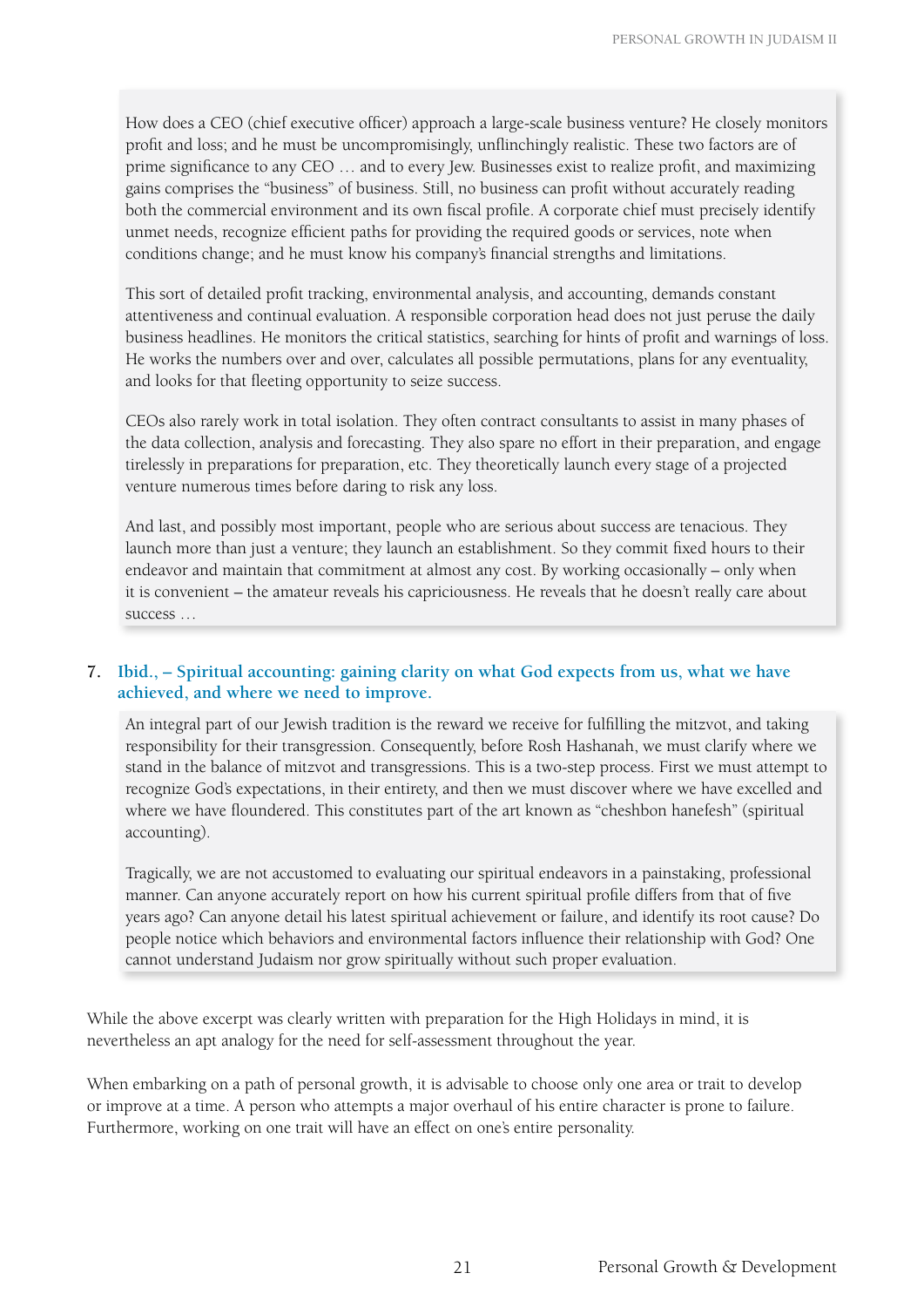### **8. Rabbi Yosef Hurwitz, Madreigas HaAdam (quoted in Consulting the Wise by Rabbi Zelig Pliskin, p. 315) – Working on one trait alone will affect all of a person's traits.**

If a person has many faults in different areas and is confused about where to start, he should take any one trait and work specifically on it. All character traits are dependent on each other. If you correct one trait, this will automatically be a stepping stone to correcting other traits. It takes self-discipline to correct a trait. To overcome a fault, your intellect must rule over your desires. This factor will help you correct many other traits.

There are many different areas that a person can choose to address, and each person should choose an area that he feels is most appropriate for him to work on. Some examples of traits and attributes in which a person can endeavor to refine his character are: kindness, controlling anger, judging others favorably, desisting from destructive speech, humility, and faith in God. Many of these issues are the topics of other Morasha classes.

There are many Jewish texts, both classic and more recent, that can be studied to this end. A recommended reading list follows at the end of this class, although it is by no means exhaustive. Certain classic works such as Orchot Tzaddikim consist of individual chapters devoted to each character trait, but there are many classic works, such as Mesillat Yesharim and Chovot HaLevavot, in which a person can find discussions of all of these topics and more. There are also many contemporary works on these topics. For instance, with regard to refraining from destructive speech, Rabbi Yisroel Meir HaKohen Kagan (the Chofetz Chaim) authored a famous pair of works: Sefer Chofetz Chaim on the laws of forbidden speech and Sefer Shmirat HaLashon on the underlying philosophy and importance of the injunction. Many English books have been written that translate and expound large parts of these books.

### **Key Themes of Section IV:**

- → The three components of a daily program of personal growth are: study of relevant texts, **introspection, and a rigorous personal accounting to determine whether one is meeting one's spiritual goals.**
- $\approx$  The introspection itself consists of two parts: the meaning and significance of the material being **studied, and its application to one's life.**
- H **A personal accounting is a key component of spiritual growth, just as businesses must continually assess their profits and losses to ensure that they are operating efficiently and profitably.**
- $\approx$  Work on only one trait at a time. You will not be successful if you try to address more than one; **and working on one trait will have a positive impact on your entire being.**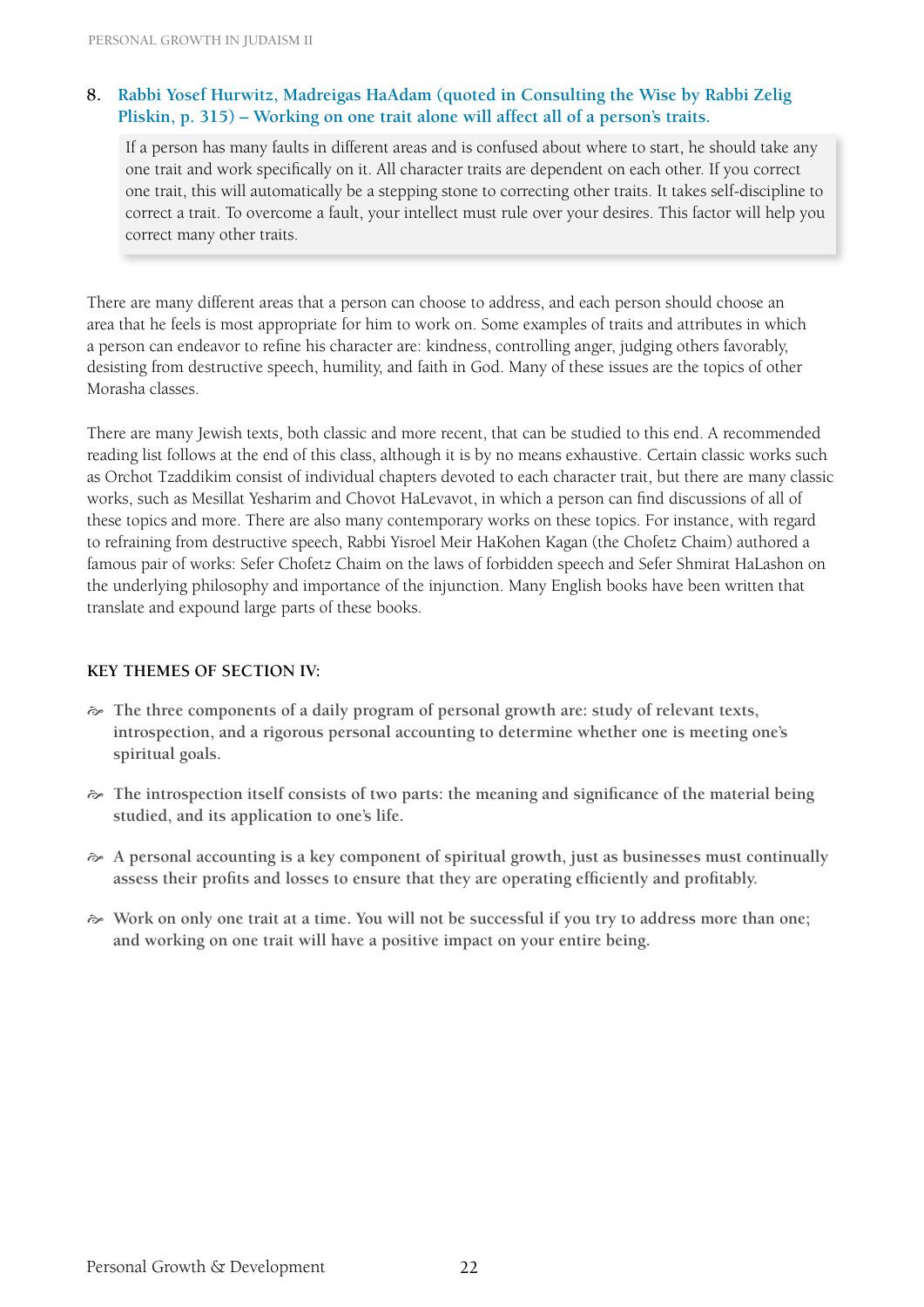### **Which hurdles might prevent us from actualizing our potential?**

Personal growth is a massive endeavor that constitutes a lifelong task. A person should not expect to see drastic improvement overnight. Often, people who work on improving themselves may become discouraged by a perceived lack of progress. It is important to remember that self-improvement happens in tiny increments and one should be satisfied with even minuscule progress. Eventually, the improvements will accrue.

On the other hand, a person who has not attempted to engage in self-improvement – or who has tried but failed – may feel that since self-improvement is a lifetime endeavor, there is no point in trying if he is starting late. In such circumstances, it is important to remember Rabbi Yisroel Salanter's insight: As long as a person is still alive, it is never too late to work on oneself.

#### **Which strategies should be implemented to achieve personal growth?**

The key to self-improvement lies in the Torah. Engaging in Torah study and keeping the mitzvot will bring about character development because the discipline required for both learning Torah and mitzvah fulfillment teaches a person to subjugate his emotional impulses to the dictates of his intellect. Furthermore, Torah study connects a person to a higher spiritual realm, which exerts a positive influence on his character. The observance of many mitzvot also helps to instill positive traits and values in a person.

It is also necessary to use one's own intellect to determine how to improve oneself. Following the Torah's dictates alone is not sufficient. On the other hand, a person must always subjugate his own intellect to the Torah's wisdom. The human mind, when left unchecked, is capable of severely distorting the correct priorities.

There is a vast body of self-improvement literature available within the realm of the Torah and its commentaries. Studying these important works and implementing their counsel will often bring a person to the heights of self-improvement.

#### **Where can one find concepts related to personal growth in Jewish texts?**

Lessons for personal growth can be derived from many areas of the Torah. One of the underlying reasons for many mitzvot is the positive impact that they exert on our characters. The narratives in the Torah about the Patriarchs, the Creation of the world, and the Exodus from Egypt all convey many important lessons and themes relating to self-improvement. And there is a vast body of Jewish literature that directly discusses selfimprovement, including parts of the Bible and Talmud, as well as numerous works authored by great Torah scholars throughout the ages. The Mussar movement places a particular emphasis on character refinement and development.

#### **How can I jump-start and maintain a daily effort to improve my character?**

In order to proceed on a path of personal growth, it is crucial to have a daily plan. One should choose one character trait or area to work on improving and study a text that is relevant to that area. This study should be accompanied by introspection in order to understand, internalize, and apply the material one studies. It is also valuable to conduct a daily personal accounting, evaluating whether one is meeting his spiritual goals. Today is the greatest day of your life!